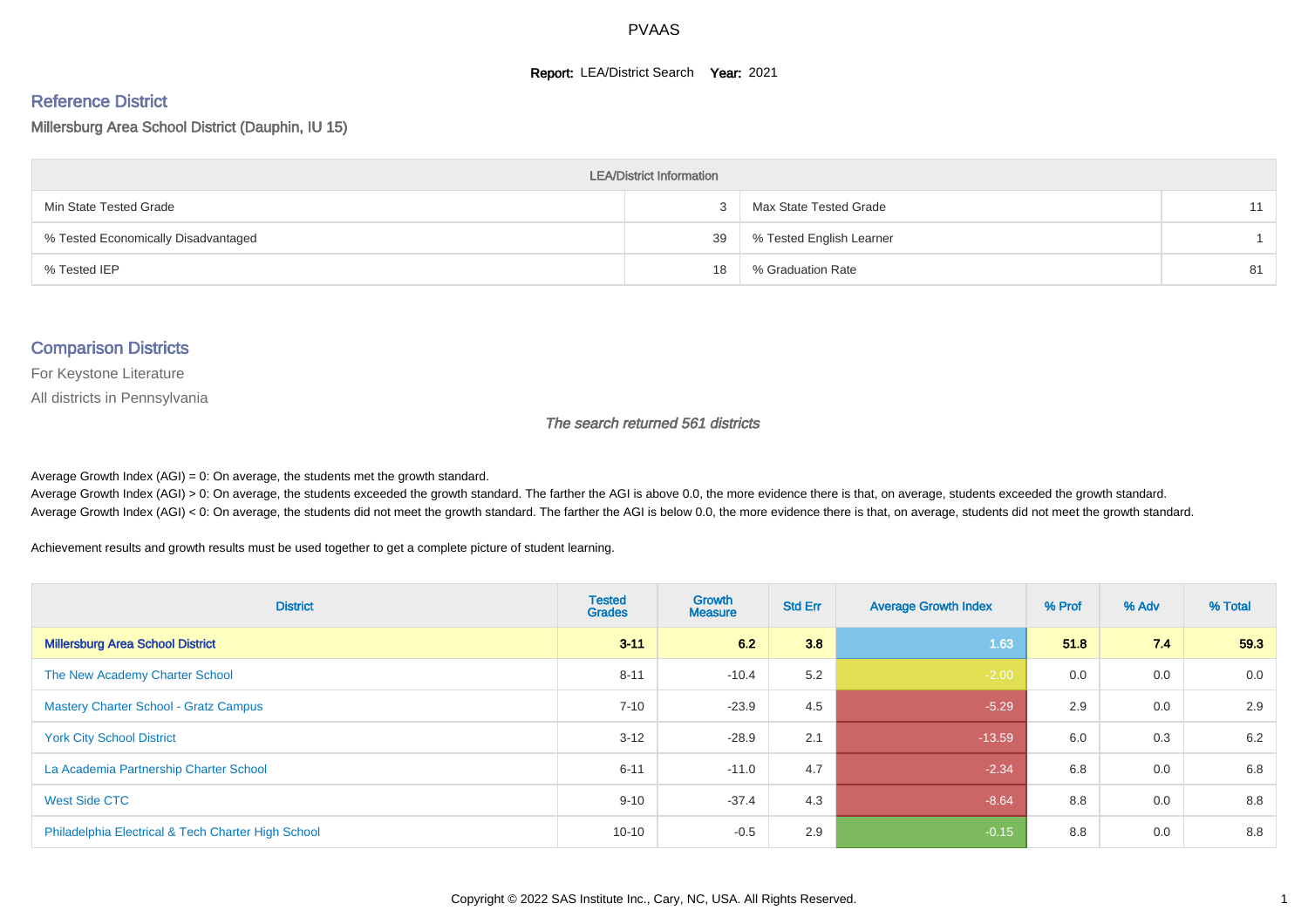| <b>District</b>                                                       | <b>Tested</b><br><b>Grades</b> | <b>Growth</b><br><b>Measure</b> | <b>Std Err</b> | <b>Average Growth Index</b> | % Prof | % Adv   | % Total |
|-----------------------------------------------------------------------|--------------------------------|---------------------------------|----------------|-----------------------------|--------|---------|---------|
| <b>Millersburg Area School District</b>                               | $3 - 11$                       | 6.2                             | 3.8            | 1.63                        | 51.8   | 7.4     | 59.3    |
| Esperanza Cyber Charter School                                        | $3 - 11$                       | 7.1                             | 6.1            | 1.16                        | 9.1    | 0.0     | 9.1     |
| <b>Innovative Arts Academy Charter School</b>                         | $6 - 11$                       | $-9.1$                          | 3.7            | $-2.44$                     | 9.5    | 0.0     | 9.5     |
| Propel Charter School - Braddock Hills                                | $3 - 11$                       | $-13.6$                         | 3.6            | $-3.81$                     | 9.7    | 1.6     | 11.3    |
| <b>Aliquippa School District</b>                                      | $3 - 11$                       | $-9.0$                          | 4.2            | $-2.14$                     | 11.0   | 0.0     | 11.0    |
| <b>Clairton City School District</b>                                  | $3 - 11$                       | 3.5                             | 3.7            | 0.95                        | 13.4   | 0.0     | 13.4    |
| <b>Sto-Rox School District</b>                                        | $3 - 10$                       | 6.6                             | 3.7            | 1.80                        | 13.4   | 0.0     | 13.4    |
| People For People Charter School                                      | $3 - 12$                       | 13.3                            | 5.5            | 2.43                        | 13.5   | 0.0     | 13.5    |
| <b>Propel Charter School-Montour</b>                                  | $3 - 10$                       | $-10.7$                         | 3.9            | $-2.71$                     | 13.7   | 0.0     | 13.7    |
| <b>Chester-Upland School District</b>                                 | $3 - 11$                       | $-0.3$                          | 2.7            | $-0.09$                     | 13.8   | 0.8     | 14.6    |
| <b>Dauphin County Technical School</b>                                | $9 - 11$                       | $-45.5$                         | 2.6            | $-17.72$                    | 14.4   | 2.5     | 16.9    |
| <b>Steelton-Highspire School District</b>                             | $3 - 11$                       | $-11.8$                         | 3.5            | $-3.40$                     | 14.5   | 0.0     | 14.5    |
| <b>Universal Audenried Charter School</b>                             | $9 - 11$                       | $-5.8$                          | 2.4            | $-2.40$                     | 14.6   | 0.0     | 14.6    |
| <b>Lancaster School District</b>                                      | $3 - 12$                       | $-15.8$                         | $1.5$          | $-10.90$                    | 14.6   | 2.3     | 16.9    |
| Dr Robert Ketterer Charter School Inc                                 | $6 - 12$                       | 10.1                            | $5.0\,$        | 2.04                        | 14.9   | 0.4     | 15.3    |
| <b>Sugar Valley Rural Charter School</b>                              | $3 - 11$                       | $-11.0$                         | 4.5            | $-2.46$                     | 14.9   | $0.0\,$ | 14.9    |
| Preparatory Charter School Of Mathematics, Science, Tech, And Careers | $9 - 10$                       | $-4.0$                          | 2.5            | $-1.59$                     | 15.0   | 0.0     | 15.0    |
| <b>Harrisburg City School District</b>                                | $3 - 11$                       | $-0.4$                          | 2.1            | $-0.19$                     | 15.1   | 0.4     | 15.5    |
| Maritime Academy Charter School                                       | $3 - 10$                       | $-11.4$                         | 3.5            | $-3.29$                     | 15.2   | 0.0     | 15.2    |
| <b>Propel Charter School-Homestead</b>                                | $3 - 11$                       | $-11.7$                         | 4.1            | $-2.84$                     | 15.9   | 0.0     | 15.9    |
| Perseus House Charter School Of Excellence                            | $6 - 11$                       | $-5.2$                          | 3.0            | $-1.72$                     | 16.5   | 0.0     | 16.5    |
| <b>Tech Freire Charter School</b>                                     | $9 - 11$                       | 9.3                             | 2.9            | 3.26                        | 18.0   | 1.1     | 19.1    |
| <b>Farrell Area School District</b>                                   | $3 - 11$                       | $-10.4$                         | 4.3            | $-2.41$                     | 19.0   | 0.0     | 19.0    |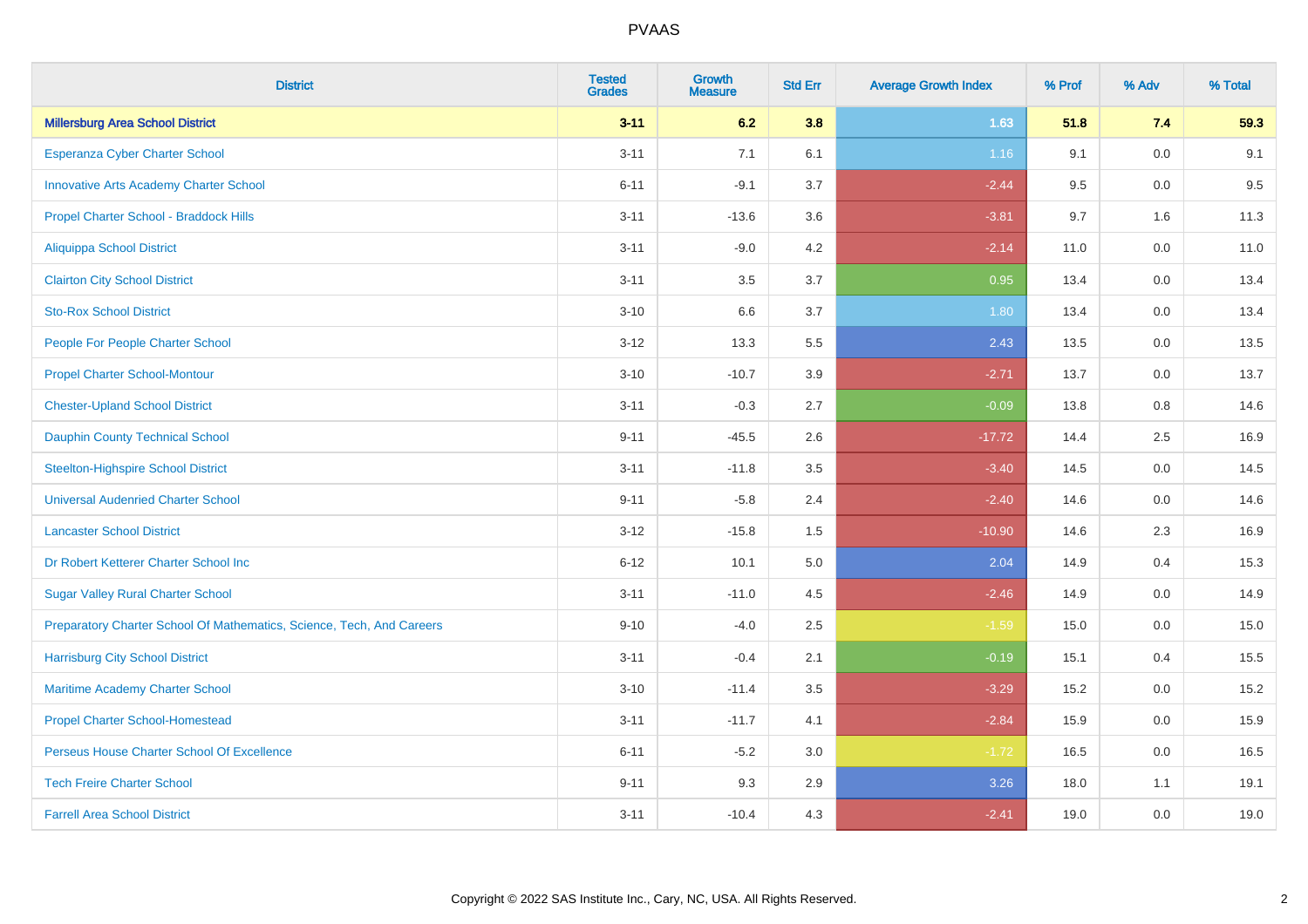| <b>District</b>                                        | <b>Tested</b><br><b>Grades</b> | <b>Growth</b><br><b>Measure</b> | <b>Std Err</b> | <b>Average Growth Index</b> | % Prof | % Adv | % Total |
|--------------------------------------------------------|--------------------------------|---------------------------------|----------------|-----------------------------|--------|-------|---------|
| <b>Millersburg Area School District</b>                | $3 - 11$                       | 6.2                             | 3.8            | 1.63                        | 51.8   | 7.4   | 59.3    |
| <b>Rochester Area School District</b>                  | $3 - 11$                       | $-13.2$                         | 4.6            | $-2.89$                     | 19.5   | 1.3   | 20.8    |
| Philipsburg-Osceola Area School District               | $3 - 11$                       | $-24.8$                         | 3.3            | $-7.43$                     | 19.7   | 2.6   | 22.4    |
| <b>Lawrence County CTC</b>                             | $10 - 11$                      | $-21.7$                         | 3.6            | $-6.05$                     | 19.8   | 0.0   | 19.8    |
| <b>Gillingham Charter School</b>                       | $3 - 11$                       | $-4.4$                          | 5.6            | $-0.77$                     | 20.8   | 8.3   | 29.2    |
| Mastery Charter School - Shoemaker Campus              | $7 - 10$                       | 4.1                             | 3.0            | 1.34                        | 20.9   | 3.3   | 24.2    |
| Multicultural Academy Charter School                   | $9 - 11$                       | 9.5                             | 3.5            | 2.69                        | 22.0   | 0.0   | 22.0    |
| <b>Turkeyfoot Valley Area School District</b>          | $3 - 12$                       | $-4.3$                          | 5.6            | $-0.76$                     | 22.0   | 5.1   | 27.1    |
| <b>Columbia-Montour AVTS</b>                           | $9 - 10$                       | $-12.5$                         | 3.0            | $-4.16$                     | 22.3   | 0.6   | 22.9    |
| <b>Tacony Academy Charter School</b>                   | $3 - 11$                       | $-14.7$                         | 3.0            | $-4.82$                     | 22.4   | 1.8   | 24.1    |
| Jefferson County-Dubois AVTS                           | $9 - 11$                       | $-16.2$                         | 3.9            | $-4.16$                     | 23.0   | 0.0   | 23.0    |
| <b>Williams Valley School District</b>                 | $3 - 11$                       | $-7.3$                          | 3.4            | $-2.13$                     | 23.2   | 0.0   | 23.2    |
| <b>Chester Charter Scholars Academy Charter School</b> | $3 - 12$                       | 8.4                             | 4.1            | 2.03                        | 23.4   | 0.0   | 23.4    |
| <b>Norristown Area School District</b>                 | $3 - 12$                       | $-12.8$                         | 1.6            | $-7.98$                     | 23.5   | 2.3   | 25.7    |
| Lincoln Leadership Academy Charter School              | $3 - 12$                       | 14.2                            | 6.4            | 2.22                        | 23.5   | 0.0   | 23.5    |
| <b>Executive Education Academy Charter School</b>      | $3 - 10$                       | $-6.5$                          | 3.1            | $-2.08$                     | 23.7   | 2.2   | 25.8    |
| <b>Lebanon School District</b>                         | $3 - 11$                       | $-1.6$                          | 1.9            | $-0.80$                     | 24.4   | 2.6   | 27.0    |
| <b>Reading School District</b>                         | $3 - 11$                       | 10.1                            | 1.4            | 7.25                        | 24.7   | 2.4   | 27.2    |
| Imhotep Institute Charter High School                  | $9 - 11$                       | $-5.3$                          | 5.8            | $-0.92$                     | 25.0   | 0.0   | 25.0    |
| <b>Allentown City School District</b>                  | $3 - 12$                       | 5.3                             | 1.4            | 3.88                        | 25.3   | 2.7   | 28.0    |
| <b>Erie City School District</b>                       | $3 - 12$                       | $-14.5$                         | 1.6            | $-9.26$                     | 25.4   | 3.0   | 28.4    |
| <b>Greater Johnstown School District</b>               | $3 - 11$                       | $-3.1$                          | 2.6            | $-1.19$                     | 26.1   | 0.0   | 26.1    |
| <b>Mahanoy Area School District</b>                    | $3 - 10$                       | $-9.0$                          | 3.6            | $-2.49$                     | 26.2   | 1.6   | 27.9    |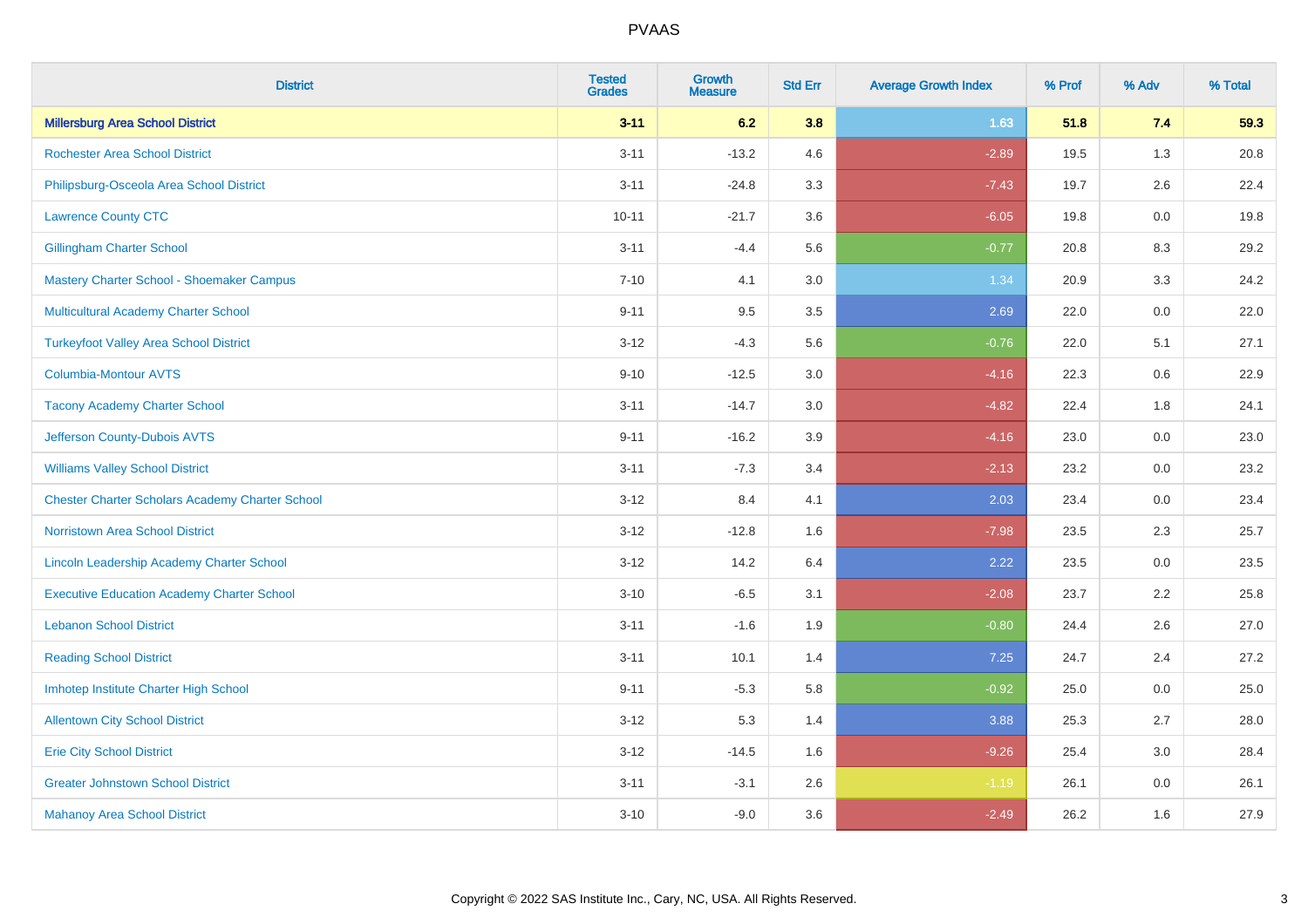| <b>District</b>                                  | <b>Tested</b><br><b>Grades</b> | <b>Growth</b><br><b>Measure</b> | <b>Std Err</b> | <b>Average Growth Index</b> | % Prof | % Adv   | % Total |
|--------------------------------------------------|--------------------------------|---------------------------------|----------------|-----------------------------|--------|---------|---------|
| <b>Millersburg Area School District</b>          | $3 - 11$                       | 6.2                             | 3.8            | 1.63                        | 51.8   | 7.4     | 59.3    |
| Community Academy Of Philadelphia Charter School | $3 - 11$                       | 5.8                             | 2.7            | 2.12                        | 26.7   | 0.9     | 27.6    |
| <b>Roberto Clemente Charter School</b>           | $3 - 12$                       | 2.2                             | 4.9            | 0.45                        | 27.5   | 5.0     | 32.5    |
| Salisbury-Elk Lick School District               | $3 - 11$                       | $-13.5$                         | 5.9            | $-2.30$                     | 27.8   | 0.0     | 27.8    |
| <b>Shade-Central City School District</b>        | $3 - 11$                       | $-5.9$                          | 4.6            | $-1.28$                     | 27.8   | 0.0     | 27.8    |
| Mastery Charter School - Pickett Campus          | $6 - 10$                       | 5.6                             | 5.7            | 1.00                        | 27.8   | 0.0     | 27.8    |
| Northern Lehigh School District                  | $3 - 12$                       | $-10.4$                         | 2.7            | $-3.82$                     | 28.0   | 9.3     | 37.3    |
| Northern Lebanon School District                 | $3 - 11$                       | 0.4                             | 2.5            | 0.15                        | 28.0   | 3.0     | 31.0    |
| <b>Keystone Education Center Charter School</b>  | $3 - 12$                       | $-12.9$                         | 5.9            | $-2.19$                     | 28.0   | $0.0\,$ | 28.0    |
| <b>Port Allegany School District</b>             | $3 - 11$                       | 4.4                             | 3.6            | 1.21                        | 28.1   | 9.4     | 37.5    |
| <b>Williamsburg Community School District</b>    | $3 - 11$                       | $-14.3$                         | 4.1            | $-3.48$                     | 28.3   | 0.0     | 28.3    |
| <b>Shenandoah Valley School District</b>         | $3 - 11$                       | 9.7                             | 3.9            | 2.49                        | 28.3   | 5.0     | 33.3    |
| <b>MaST Community Charter School II</b>          | $3 - 10$                       | 4.4                             | 3.2            | 1.37                        | 28.4   | 3.4     | 31.8    |
| <b>Mastery Charter School - Thomas Campus</b>    | $3 - 10$                       | 2.1                             | $6.2\,$        | 0.33                        | 28.6   | 0.0     | 28.6    |
| Urban Pathways 6-12 Charter School               | $6 - 11$                       | 4.8                             | 6.4            | 0.75                        | 28.6   | 0.0     | 28.6    |
| <b>Columbia Borough School District</b>          | $3 - 12$                       | $-3.1$                          | 3.5            | $-0.89$                     | 29.5   | 1.9     | 31.4    |
| <b>Penns Manor Area School District</b>          | $3 - 12$                       | $-17.0$                         | 3.7            | $-4.52$                     | 29.7   | 3.1     | 32.8    |
| <b>Pottstown School District</b>                 | $3 - 12$                       | $-4.0$                          | 2.4            | $-1.68$                     | 29.8   | 1.2     | 31.0    |
| <b>Washington School District</b>                | $3 - 11$                       | $-4.9$                          | 2.8            | $-1.76$                     | 30.1   | 2.4     | 32.5    |
| Morrisville Borough School District              | $3 - 11$                       | 4.8                             | 4.3            | $1.10$                      | 30.2   | 2.3     | 32.6    |
| <b>Mckeesport Area School District</b>           | $3 - 12$                       | 9.0                             | 2.4            | 3.72                        | 31.0   | 4.5     | 35.5    |
| <b>KIPP Dubois Charter School</b>                | $9 - 10$                       | 4.7                             | 3.3            | 1.40                        | 31.0   | 1.4     | 32.4    |
| <b>Bristol Township School District</b>          | $3 - 11$                       | $-13.9$                         | 2.0            | $-7.05$                     | 31.0   | 3.7     | 34.7    |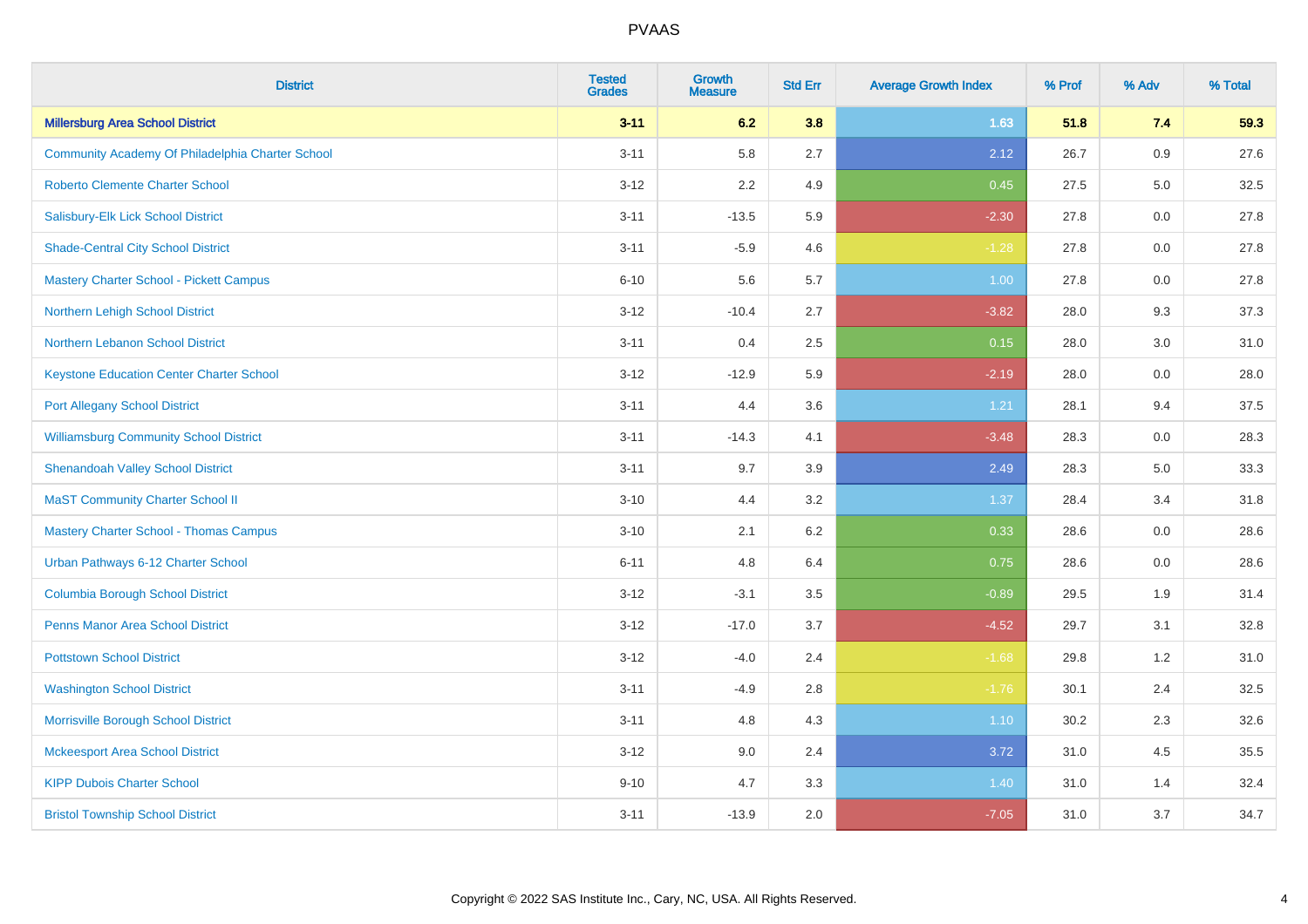| <b>District</b>                              | <b>Tested</b><br><b>Grades</b> | <b>Growth</b><br><b>Measure</b> | <b>Std Err</b> | <b>Average Growth Index</b> | % Prof | % Adv   | % Total |
|----------------------------------------------|--------------------------------|---------------------------------|----------------|-----------------------------|--------|---------|---------|
| <b>Millersburg Area School District</b>      | $3 - 11$                       | 6.2                             | 3.8            | 1.63                        | 51.8   | 7.4     | 59.3    |
| <b>Woodland Hills School District</b>        | $3 - 12$                       | 3.2                             | 2.6            | 1.22                        | 31.4   | $3.6\,$ | 35.0    |
| <b>Redbank Valley School District</b>        | $3 - 11$                       | $-9.5$                          | 3.4            | $-2.77$                     | 31.5   | 4.9     | 36.4    |
| <b>East Allegheny School District</b>        | $3 - 11$                       | $-6.3$                          | 3.3            | $-1.87$                     | 31.9   | 9.7     | 41.7    |
| <b>Mount Union Area School District</b>      | $3 - 10$                       | $-6.1$                          | 3.1            | $-1.97$                     | 32.2   | 3.4     | 35.6    |
| Esperanza Academy Charter School             | $4 - 11$                       | 4.0                             | 2.5            | 1.61                        | 32.4   | 0.7     | 33.1    |
| <b>Achievement House Charter School</b>      | $7 - 11$                       | $-0.7$                          | 4.0            | $-0.17$                     | 32.5   | 2.6     | 35.1    |
| Southern Huntingdon County School District   | $3 - 11$                       | $-12.9$                         | 3.2            | $-3.98$                     | 32.5   | 2.5     | 35.0    |
| <b>New Castle Area School District</b>       | $3 - 12$                       | $-6.4$                          | 2.4            | $-2.66$                     | 32.5   | 4.3     | 36.8    |
| <b>Union School District</b>                 | $3 - 12$                       | 2.3                             | 4.2            | 0.54                        | 32.6   | 7.0     | 39.5    |
| Penn Hills School District                   | $3 - 11$                       | $-7.6$                          | 2.6            | $-2.94$                     | 33.1   | 0.7     | 33.8    |
| <b>Shikellamy School District</b>            | $3 - 10$                       | $-22.3$                         | 2.5            | $-8.92$                     | 33.3   | 6.1     | 39.5    |
| Jim Thorpe Area School District              | $3 - 11$                       | $-5.8$                          | 2.7            | $-2.19$                     | 33.3   | 7.4     | 40.7    |
| <b>Austin Area School District</b>           | $3 - 11$                       | $-5.7$                          | 6.4            | $-0.90$                     | 33.3   | 5.6     | 38.9    |
| Hope For Hyndman Charter School              | $3 - 11$                       | $-2.0$                          | 6.1            | $-0.32$                     | 33.3   | 0.0     | 33.3    |
| <b>Harmony Area School District</b>          | $3 - 10$                       | 4.5                             | 6.3            | 0.72                        | 33.3   | 13.3    | 46.7    |
| <b>Marion Center Area School District</b>    | $3 - 10$                       | $-12.0$                         | 3.1            | $-3.87$                     | 33.7   | 1.1     | 34.8    |
| <b>Cornell School District</b>               | $3 - 11$                       | $-1.6$                          | 5.0            | $-0.32$                     | 33.8   | 1.5     | 35.4    |
| <b>Northeast Bradford School District</b>    | $3 - 10$                       | $-3.1$                          | 4.0            | $-0.78$                     | 33.9   | 3.4     | 37.3    |
| <b>Pittsburgh School District</b>            | $3 - 11$                       | $-3.3$                          | 1.1            | $-3.04$                     | 33.9   | 8.2     | 42.1    |
| <b>Dunmore School District</b>               | $3 - 11$                       | $-7.7$                          | 2.9            | $-2.62$                     | 34.0   | 7.2     | 41.2    |
| <b>Blacklick Valley School District</b>      | $3 - 11$                       | 8.0                             | 4.3            | 1.85                        | 34.1   | 0.0     | 34.1    |
| <b>Big Beaver Falls Area School District</b> | $3 - 11$                       | $-3.9$                          | 3.3            | $-1.18$                     | 34.1   | 3.5     | 37.6    |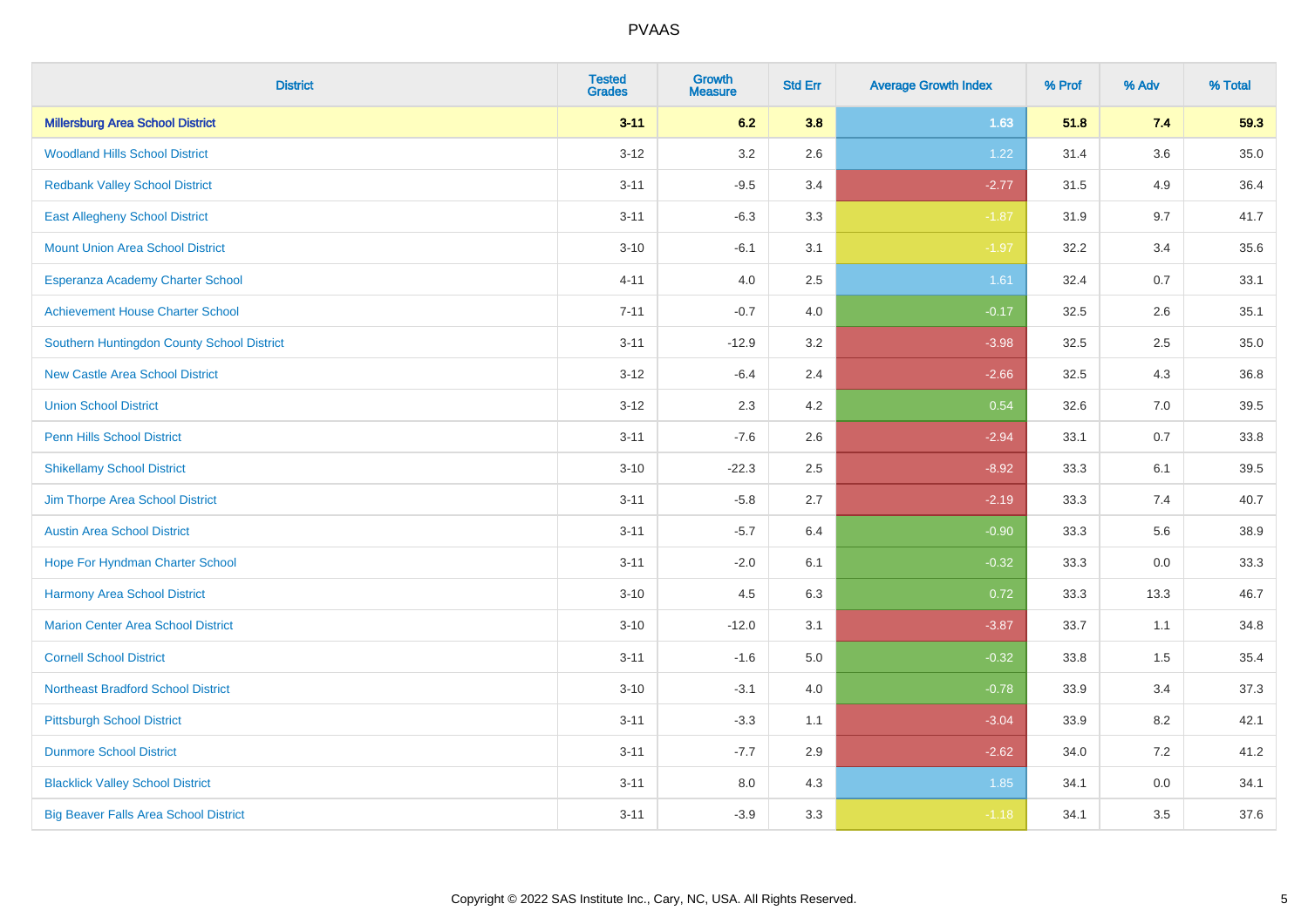| <b>District</b>                                | <b>Tested</b><br><b>Grades</b> | Growth<br><b>Measure</b> | <b>Std Err</b> | <b>Average Growth Index</b> | % Prof | % Adv   | % Total |
|------------------------------------------------|--------------------------------|--------------------------|----------------|-----------------------------|--------|---------|---------|
| <b>Millersburg Area School District</b>        | $3 - 11$                       | 6.2                      | 3.8            | 1.63                        | 51.8   | 7.4     | 59.3    |
| <b>Southern Fulton School District</b>         | $3 - 11$                       | $-23.7$                  | 4.4            | $-5.37$                     | 34.2   | 10.5    | 44.7    |
| <b>Muhlenberg School District</b>              | $3 - 10$                       | 4.0                      | 1.9            | 2.10                        | 34.2   | 2.6     | 36.8    |
| <b>Brownsville Area School District</b>        | $3 - 12$                       | $-7.2$                   | 3.9            | $-1.83$                     | 34.4   | 6.1     | 40.5    |
| <b>Tidioute Community Charter School</b>       | $3 - 11$                       | 5.7                      | 5.1            | 1.11                        | 34.4   | 21.9    | 56.2    |
| <b>Carbon Career &amp; Technical Institute</b> | $9 - 11$                       | $-5.7$                   | 3.6            | $-1.59$                     | 34.5   | $1.2\,$ | 35.7    |
| <b>Northwest Area School District</b>          | $3 - 10$                       | $-10.0$                  | 3.8            | $-2.59$                     | 34.6   | 7.3     | 41.8    |
| <b>West Middlesex Area School District</b>     | $3 - 10$                       | $-8.4$                   | 3.8            | $-2.21$                     | 34.9   | 2.8     | 37.6    |
| <b>Annville-Cleona School District</b>         | $3 - 12$                       | $-12.1$                  | 2.7            | $-4.46$                     | 34.9   | 7.8     | 42.6    |
| <b>Carmichaels Area School District</b>        | $3 - 10$                       | $-9.3$                   | 3.3            | $-2.81$                     | 35.1   | 1.4     | 36.5    |
| <b>Bethlehem-Center School District</b>        | $3 - 10$                       | 8.1                      | 3.3            | 2.46                        | 35.1   | 1.4     | 36.5    |
| <b>Wilkes-Barre Area School District</b>       | $3 - 11$                       | 0.1                      | 3.2            | 0.02                        | 35.5   | 5.4     | 40.9    |
| <b>William Penn School District</b>            | $3 - 12$                       | 8.3                      | 2.1            | 3.99                        | 35.6   | 3.0     | 38.7    |
| <b>Bucks County Technical High School</b>      | $9 - 10$                       | $-12.0$                  | 2.5            | $-4.84$                     | 35.9   | 3.2     | 39.2    |
| Susquehanna Township School District           | $3 - 12$                       | $-5.8$                   | 2.7            | $-2.17$                     | 36.0   | 5.6     | 41.6    |
| <b>Forest Area School District</b>             | $3 - 11$                       | $-4.4$                   | 5.4            | $-0.81$                     | 36.2   | 2.1     | 38.3    |
| <b>Westmont Hilltop School District</b>        | $3 - 11$                       | $-4.0$                   | 2.8            | $-1.40$                     | 36.3   | 13.3    | 49.6    |
| <b>Coatesville Area School District</b>        | $3 - 11$                       | $-4.4$                   | 1.7            | $-2.62$                     | 36.3   | 4.2     | 40.5    |
| <b>Antietam School District</b>                | $3 - 10$                       | $-4.3$                   | 3.8            | $-1.13$                     | 36.4   | 5.4     | 41.8    |
| <b>Grove City Area School District</b>         | $3 - 12$                       | 5.1                      | 2.4            | 2.09                        | 36.4   | 16.5    | 52.8    |
| <b>West Greene School District</b>             | $3 - 11$                       | $-4.5$                   | 4.3            | $-1.04$                     | 36.6   | 7.3     | 43.9    |
| <b>Tulpehocken Area School District</b>        | $3 - 12$                       | $-13.7$                  | 2.8            | $-4.81$                     | 36.7   | 2.8     | 39.4    |
| Huntingdon Area School District                | $3 - 11$                       | $-2.0$                   | 2.7            | $-0.72$                     | 36.8   | 10.3    | 47.0    |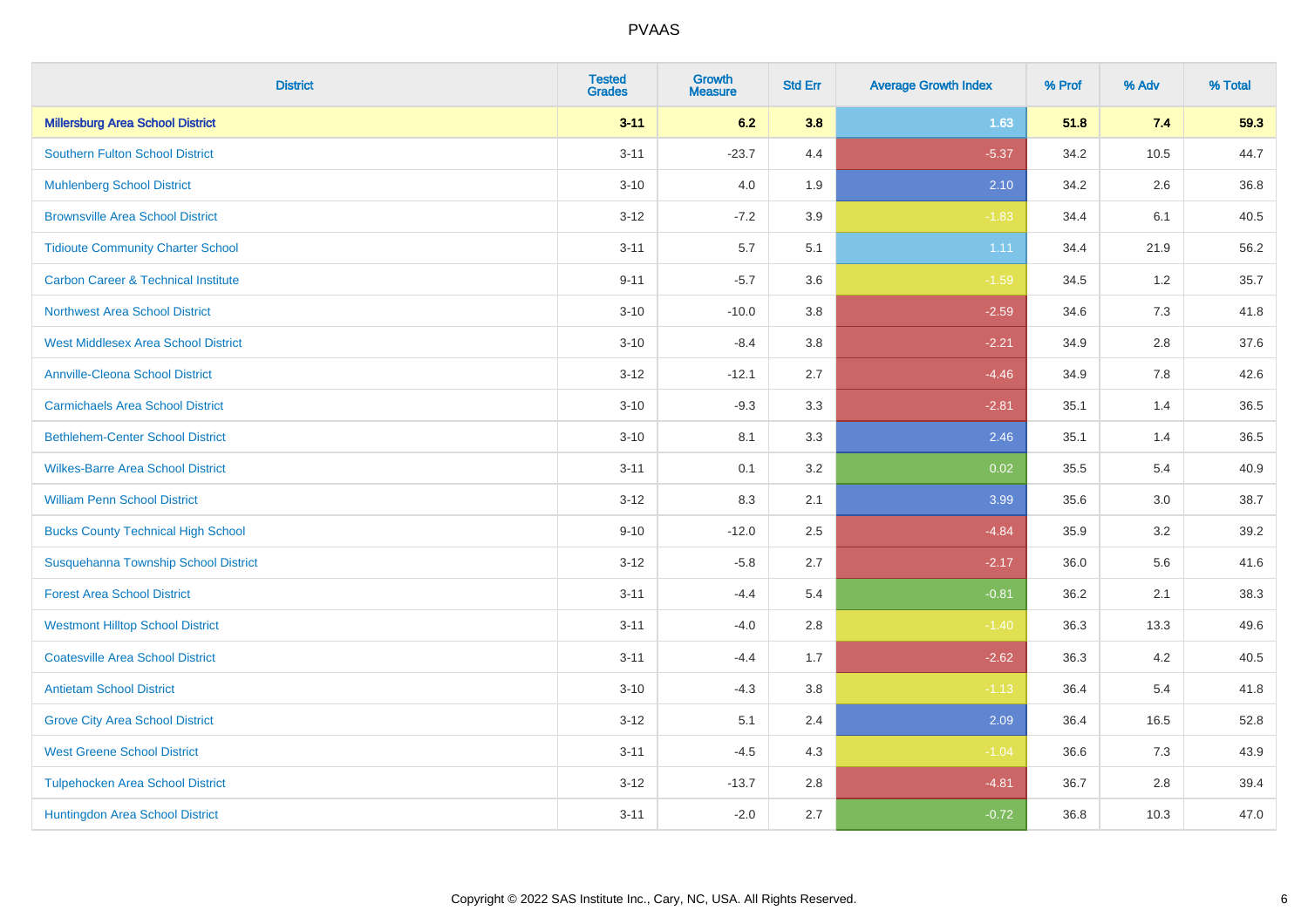| <b>District</b>                               | <b>Tested</b><br><b>Grades</b> | <b>Growth</b><br><b>Measure</b> | <b>Std Err</b> | <b>Average Growth Index</b> | % Prof | % Adv   | % Total |
|-----------------------------------------------|--------------------------------|---------------------------------|----------------|-----------------------------|--------|---------|---------|
| <b>Millersburg Area School District</b>       | $3 - 11$                       | 6.2                             | 3.8            | 1.63                        | 51.8   | 7.4     | 59.3    |
| Catasaugua Area School District               | $3 - 12$                       | $-12.1$                         | 3.0            | $-4.00$                     | 36.8   | $7.6\,$ | 44.3    |
| <b>Tri-Valley School District</b>             | $3 - 10$                       | $-6.4$                          | 4.1            | $-1.57$                     | 37.0   | 4.4     | 41.3    |
| <b>Smethport Area School District</b>         | $3 - 12$                       | 0.6                             | 3.9            | 0.15                        | 37.0   | 1.8     | 38.9    |
| <b>Frazier School District</b>                | $3 - 11$                       | $-17.2$                         | 3.7            | $-4.70$                     | 37.1   | 1.6     | 38.7    |
| <b>Warren County School District</b>          | $3 - 11$                       | $-0.1$                          | 1.8            | $-0.06$                     | 37.2   | 5.3     | 42.6    |
| <b>Blairsville-Saltsburg School District</b>  | $3 - 11$                       | $-8.0$                          | 3.0            | $-2.68$                     | 37.3   | 7.0     | 44.3    |
| <b>Upper Dauphin Area School District</b>     | $3 - 11$                       | $-6.3$                          | 3.2            | $-1.98$                     | 37.4   | 4.8     | 42.2    |
| Northern Potter School District               | $3 - 12$                       | $-13.1$                         | 4.6            | $-2.84$                     | 37.5   | 0.0     | 37.5    |
| <b>Greater Nanticoke Area School District</b> | $3 - 12$                       | 11.2                            | 2.8            | 4.01                        | 38.0   | 12.4    | 50.4    |
| <b>Pittston Area School District</b>          | $3 - 11$                       | $-10.1$                         | 5.6            | $-1.80$                     | 38.1   | 9.5     | 47.6    |
| <b>Shamokin Area School District</b>          | $3 - 11$                       | $-7.7$                          | 4.8            | $-1.60$                     | 38.1   | 3.2     | 41.3    |
| <b>Collegium Charter School</b>               | $3 - 10$                       | 5.9                             | 2.5            | 2.33                        | 38.1   | 7.9     | 46.0    |
| Philadelphia City School District             | $3 - 12$                       | 7.5                             | 0.6            | 12.64                       | 38.4   | $7.0\,$ | 45.4    |
| <b>Conneaut School District</b>               | $3 - 12$                       | $-7.5$                          | 2.6            | $-2.91$                     | 38.4   | 7.4     | 45.8    |
| Lackawanna Trail School District              | $3 - 10$                       | $-21.7$                         | 3.5            | $-6.20$                     | 38.5   | 1.5     | 40.0    |
| <b>Juniata County School District</b>         | $3 - 12$                       | $-4.9$                          | 2.1            | $-2.26$                     | 38.5   | 2.9     | 41.4    |
| <b>Corry Area School District</b>             | $3 - 11$                       | $-5.3$                          | 2.6            | $-2.03$                     | 38.5   | 6.0     | 44.5    |
| <b>Tussey Mountain School District</b>        | $3 - 12$                       | 1.5                             | 3.7            | 0.40                        | 38.6   | 1.8     | 40.4    |
| <b>Big Spring School District</b>             | $3 - 11$                       | $-9.8$                          | 2.4            | $-4.00$                     | 38.6   | 8.9     | 47.5    |
| <b>Fannett-Metal School District</b>          | $3 - 11$                       | $-3.4$                          | 5.1            | $-0.67$                     | 38.7   | 8.1     | 46.8    |
| <b>Bensalem Township School District</b>      | $3 - 11$                       | 1.6                             | 1.6            | 0.98                        | 38.8   | 8.3     | 47.1    |
| <b>York Co School Of Technology</b>           | $9 - 12$                       | $-3.8$                          | 1.7            | $-2.22$                     | 39.1   | 5.6     | 44.7    |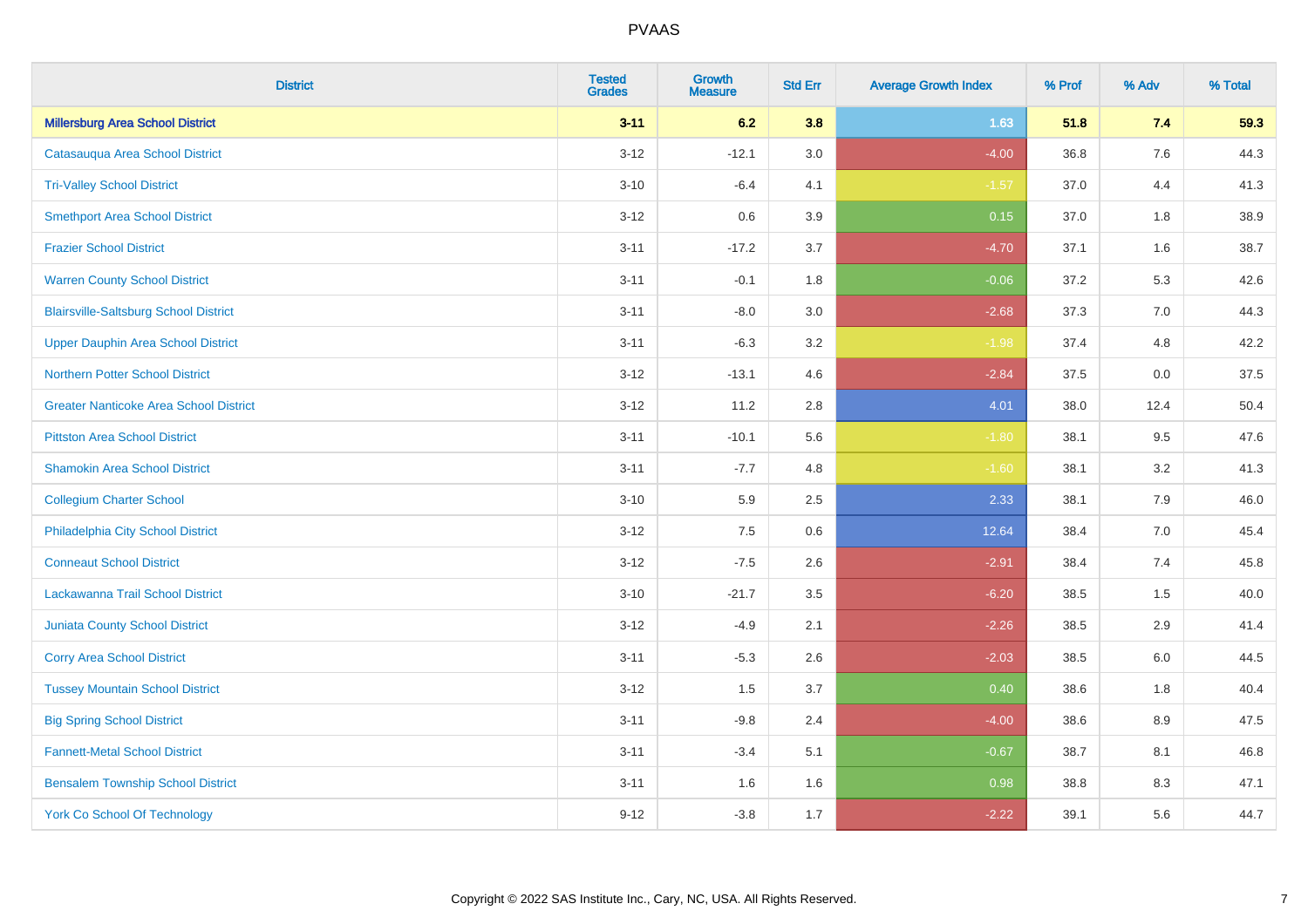| <b>District</b>                            | <b>Tested</b><br><b>Grades</b> | Growth<br><b>Measure</b> | <b>Std Err</b> | <b>Average Growth Index</b> | % Prof | % Adv | % Total |
|--------------------------------------------|--------------------------------|--------------------------|----------------|-----------------------------|--------|-------|---------|
| <b>Millersburg Area School District</b>    | $3 - 11$                       | 6.2                      | 3.8            | 1.63                        | 51.8   | 7.4   | 59.3    |
| <b>Minersville Area School District</b>    | $3 - 11$                       | $-14.4$                  | 3.7            | $-3.90$                     | 39.3   | 3.3   | 42.6    |
| <b>Towanda Area School District</b>        | $3 - 11$                       | 4.0                      | 2.8            | 1.44                        | 39.4   | 6.6   | 46.0    |
| <b>Kane Area School District</b>           | $3 - 10$                       | $-3.7$                   | 3.2            | $-1.17$                     | 39.5   | 9.9   | 49.4    |
| <b>West Mifflin Area School District</b>   | $3 - 12$                       | $-12.3$                  | 2.9            | $-4.22$                     | 39.7   | 10.3  | 50.0    |
| <b>Bristol Borough School District</b>     | $3 - 12$                       | $-4.3$                   | 3.4            | $-1.27$                     | 39.7   | 1.3   | 41.0    |
| <b>Pequea Valley School District</b>       | $3 - 11$                       | $-5.8$                   | 3.2            | $-1.80$                     | 39.8   | 9.1   | 48.9    |
| <b>Easton Area School District</b>         | $3 - 12$                       | $-4.1$                   | 1.4            | $-2.91$                     | 39.9   | 4.0   | 43.9    |
| <b>Ferndale Area School District</b>       | $3 - 10$                       | $-5.8$                   | 4.3            | $-1.33$                     | 40.0   | 0.0   | 40.0    |
| Mastery Charter High School-Lenfest Campus | $7 - 11$                       | 2.5                      | 5.7            | 0.43                        | 40.0   | 0.0   | 40.0    |
| <b>South Allegheny School District</b>     | $3 - 11$                       | $-8.8$                   | 3.2            | $-2.70$                     | 40.5   | 0.0   | 40.5    |
| <b>Portage Area School District</b>        | $3 - 10$                       | $-8.1$                   | 3.6            | $-2.26$                     | 40.6   | 9.4   | 50.0    |
| <b>Crawford Central School District</b>    | $3 - 11$                       | $-4.7$                   | 2.2            | $-2.15$                     | 40.6   | 10.5  | 51.1    |
| <b>Canton Area School District</b>         | $3 - 11$                       | $-5.5$                   | 3.2            | $-1.75$                     | 40.7   | 2.3   | 43.0    |
| New Kensington-Arnold School District      | $3 - 11$                       | $-0.4$                   | 3.8            | $-0.10$                     | 40.7   | 3.7   | 44.4    |
| <b>Wallenpaupack Area School District</b>  | $3 - 11$                       | $-7.1$                   | 2.3            | $-3.09$                     | 40.8   | 2.4   | 43.1    |
| <b>Warrior Run School District</b>         | $3 - 11$                       | 4.6                      | 3.0            | 1.51                        | 40.9   | 8.1   | 49.0    |
| <b>Carlynton School District</b>           | $3 - 11$                       | 7.3                      | 3.3            | 2.22                        | 41.0   | 10.5  | 51.6    |
| <b>Forest Hills School District</b>        | $3 - 11$                       | $-7.3$                   | 2.7            | $-2.74$                     | 41.1   | 13.7  | 54.8    |
| <b>Western Wayne School District</b>       | $3 - 11$                       | 5.6                      | 2.9            | 1.93                        | 41.3   | 17.4  | 58.7    |
| <b>Oxford Area School District</b>         | $3 - 11$                       | $-4.3$                   | 1.9            | $-2.26$                     | 41.3   | 8.0   | 49.3    |
| <b>Galeton Area School District</b>        | $3 - 11$                       | 2.2                      | 5.3            | 0.42                        | 41.3   | 4.4   | 45.6    |
| <b>Forbes Road School District</b>         | $3 - 11$                       | 2.8                      | 5.1            | 0.56                        | 41.4   | 10.3  | 51.7    |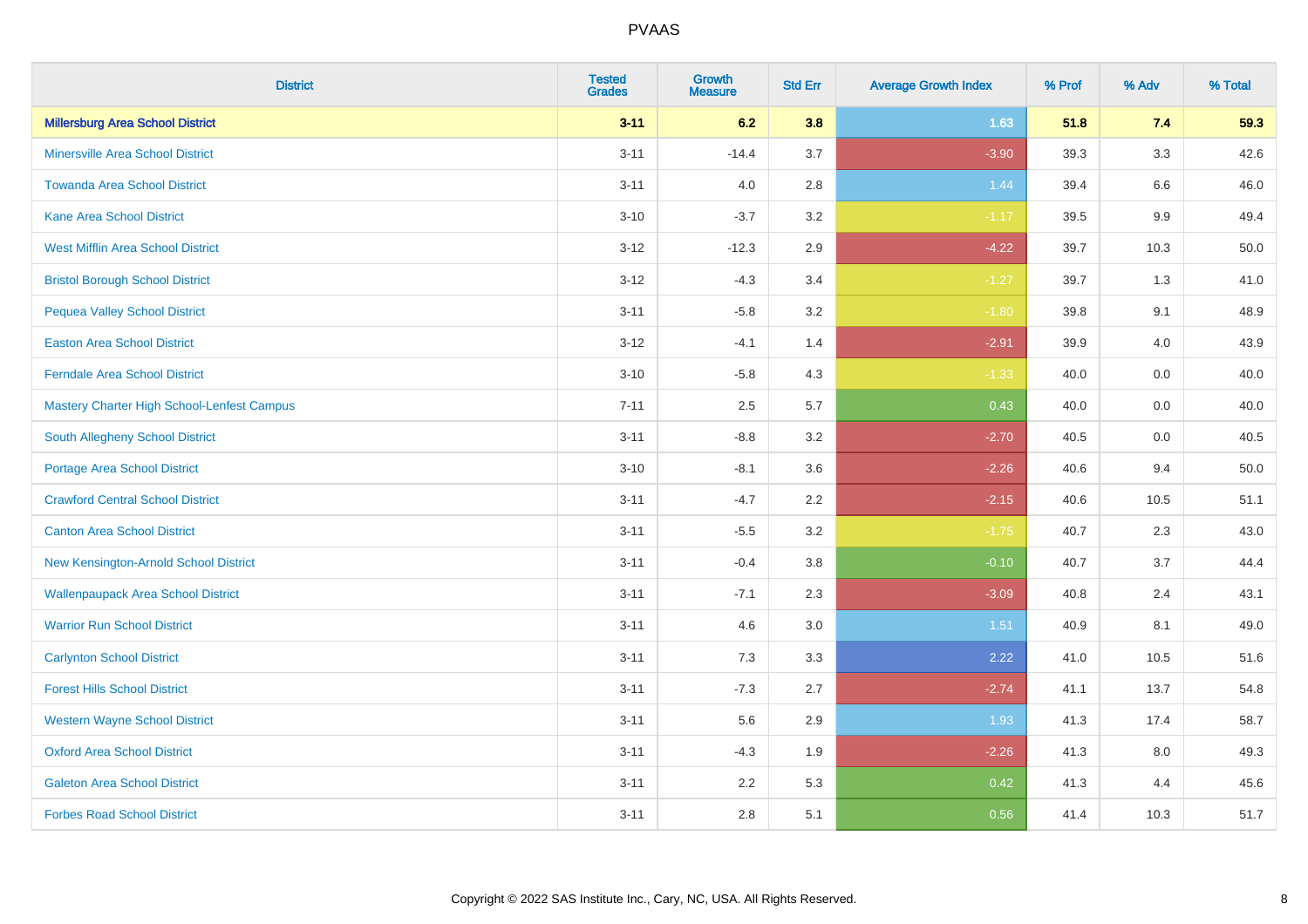| <b>District</b>                                         | <b>Tested</b><br><b>Grades</b> | <b>Growth</b><br><b>Measure</b> | <b>Std Err</b> | <b>Average Growth Index</b> | % Prof | % Adv   | % Total |
|---------------------------------------------------------|--------------------------------|---------------------------------|----------------|-----------------------------|--------|---------|---------|
| <b>Millersburg Area School District</b>                 | $3 - 11$                       | 6.2                             | 3.8            | 1.63                        | 51.8   | 7.4     | 59.3    |
| <b>Ringgold School District</b>                         | $3 - 11$                       | $-14.7$                         | 2.4            | $-6.04$                     | 41.5   | 7.9     | 49.4    |
| <b>Solanco School District</b>                          | $3 - 11$                       | $-11.0$                         | 2.0            | $-5.55$                     | 41.6   | 4.5     | 46.1    |
| North Schuylkill School District                        | $3 - 11$                       | $-1.0$                          | 2.4            | $-0.42$                     | 41.8   | 5.1     | 46.8    |
| <b>Penns Valley Area School District</b>                | $3 - 12$                       | 14.0                            | 2.9            | 4.80                        | 41.9   | 23.1    | 65.0    |
| <b>Muncy School District</b>                            | $3 - 11$                       | $-8.1$                          | 3.7            | $-2.21$                     | 42.0   | $3.8\,$ | 45.8    |
| <b>Berwick Area School District</b>                     | $3 - 11$                       | $-9.3$                          | 2.6            | $-3.59$                     | 42.1   | 5.5     | 47.6    |
| Pennsylvania Distance Learning Charter School           | $3 - 12$                       | 9.3                             | 4.2            | 2.22                        | 42.2   | 3.1     | 45.3    |
| <b>Pine Grove Area School District</b>                  | $3 - 11$                       | $-7.7$                          | 2.9            | $-2.66$                     | 42.3   | 7.7     | 50.0    |
| <b>Reach Cyber Charter School</b>                       | $3 - 11$                       | 8.1                             | 4.7            | 1.72                        | 42.4   | 4.6     | 47.0    |
| Mifflinburg Area School District                        | $3 - 11$                       | $-15.8$                         | 2.5            | $-6.30$                     | 42.4   | 4.0     | 46.4    |
| <b>Curwensville Area School District</b>                | $3 - 11$                       | $-27.9$                         | 4.1            | $-6.72$                     | 42.5   | 4.1     | 46.6    |
| <b>Governor Mifflin School District</b>                 | $3 - 11$                       | 4.1                             | 1.8            | 2.33                        | 42.5   | 7.2     | 49.7    |
| <b>Butler Area School District</b>                      | $3 - 11$                       | $-6.5$                          | 1.5            | $-4.26$                     | 42.5   | 9.4     | 51.9    |
| California Area School District                         | $3 - 10$                       | $-7.3$                          | 3.6            | $-2.02$                     | 42.6   | 9.8     | 52.5    |
| <b>Northwestern School District</b>                     | $3 - 11$                       | $-24.9$                         | 3.5            | $-7.13$                     | 42.6   | 2.9     | 45.6    |
| <b>Wattsburg Area School District</b>                   | $3 - 11$                       | 6.5                             | 2.7            | 2.43                        | 42.7   | 7.6     | 50.3    |
| <b>Chambersburg Area School District</b>                | $3 - 11$                       | $-9.5$                          | 1.3            | $-7.20$                     | 42.7   | 8.6     | 51.4    |
| <b>Agora Cyber Charter School</b>                       | $3 - 11$                       | 5.8                             | 2.6            | 2.28                        | 42.8   | 6.6     | 49.4    |
| <b>Union City Area School District</b>                  | $3 - 12$                       | $-10.2$                         | 3.6            | $-2.87$                     | 42.9   | 3.2     | 46.0    |
| <b>Claysburg-Kimmel School District</b>                 | $3 - 11$                       | $-5.7$                          | 4.0            | $-1.42$                     | 42.9   | 8.2     | 51.0    |
| Center For Student Learning Charter School At Pennsbury | $6 - 12$                       | $-2.9$                          | 6.1            | $-0.47$                     | 42.9   | 0.0     | 42.9    |
| <b>Hanover Area School District</b>                     | $3 - 11$                       | 2.2                             | 4.6            | 0.48                        | 42.9   | 5.7     | 48.6    |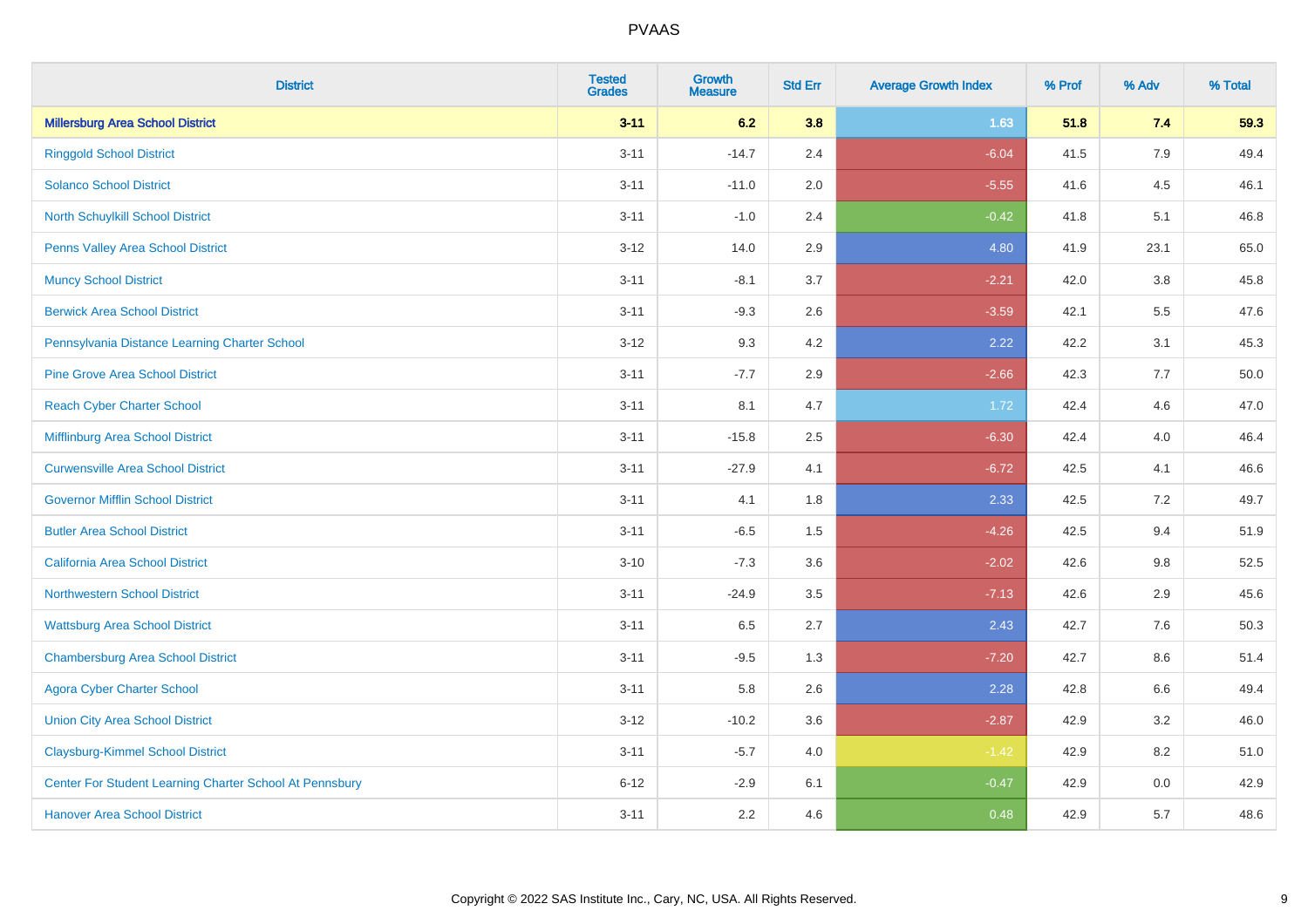| <b>District</b>                                | <b>Tested</b><br><b>Grades</b> | <b>Growth</b><br><b>Measure</b> | <b>Std Err</b> | <b>Average Growth Index</b> | % Prof | % Adv   | % Total |
|------------------------------------------------|--------------------------------|---------------------------------|----------------|-----------------------------|--------|---------|---------|
| <b>Millersburg Area School District</b>        | $3 - 11$                       | 6.2                             | 3.8            | 1.63                        | 51.8   | 7.4     | 59.3    |
| <b>Monessen City School District</b>           | $3 - 10$                       | 8.3                             | 4.5            | 1.85                        | 42.9   | $2.9\,$ | 45.7    |
| <b>Clearfield Area School District</b>         | $3 - 10$                       | $-9.4$                          | 2.6            | $-3.56$                     | 43.0   | 3.1     | 46.1    |
| <b>Riverside School District</b>               | $3 - 11$                       | $-3.2$                          | 3.0            | $-1.09$                     | 43.0   | 9.0     | 52.0    |
| Meyersdale Area School District                | $3 - 11$                       | 4.2                             | 4.0            | 1.07                        | 43.1   | 6.9     | 50.0    |
| <b>Purchase Line School District</b>           | $3 - 12$                       | 1.7                             | 3.5            | 0.47                        | 43.1   | 5.4     | 48.5    |
| <b>Oley Valley School District</b>             | $3 - 11$                       | $-0.4$                          | 2.8            | $-0.15$                     | 43.1   | 12.9    | 56.0    |
| <b>Troy Area School District</b>               | $3 - 10$                       | $-4.3$                          | 3.4            | $-1.26$                     | 43.2   | 5.7     | 48.9    |
| <b>Benton Area School District</b>             | $3 - 10$                       | $-9.7$                          | 4.5            | $-2.18$                     | 43.2   | 5.4     | 48.6    |
| <b>Titusville Area School District</b>         | $3 - 11$                       | $-13.2$                         | 2.6            | $-4.99$                     | 43.2   | 4.8     | 48.0    |
| Hamburg Area School District                   | $3 - 11$                       | 8.9                             | 2.5            | 3.63                        | 43.5   | 8.2     | 51.7    |
| <b>Freedom Area School District</b>            | $3 - 11$                       | $-7.1$                          | 3.0            | $-2.37$                     | 43.8   | 4.2     | 47.9    |
| Jefferson-Morgan School District               | $3 - 10$                       | $-9.9$                          | 4.2            | $-2.35$                     | 43.8   | 4.2     | 47.9    |
| <b>MaST Community Charter School</b>           | $3 - 10$                       | $-4.1$                          | 2.7            | $-1.52$                     | 44.0   | 9.5     | 53.4    |
| <b>Pottsgrove School District</b>              | $3 - 11$                       | 2.8                             | 2.0            | 1.35                        | 44.0   | 10.0    | 53.9    |
| <b>Williamsport Area School District</b>       | $3 - 11$                       | 1.9                             | 1.8            | 1.04                        | 44.1   | 12.8    | 56.9    |
| <b>Forest City Regional School District</b>    | $3 - 12$                       | $-6.0$                          | 3.0            | $-1.96$                     | 44.1   | 0.0     | 44.1    |
| <b>Bentworth School District</b>               | $3 - 11$                       | 5.7                             | 3.2            | 1.75                        | 44.2   | 19.5    | 63.6    |
| <b>Bangor Area School District</b>             | $3 - 12$                       | $-0.9$                          | 2.0            | $-0.43$                     | 44.3   | 4.7     | 49.0    |
| <b>Mastery Charter School - Hardy Williams</b> | $3 - 11$                       | 11.4                            | 3.4            | 3.33                        | 44.3   | 5.7     | 50.0    |
| <b>Juniata Valley School District</b>          | $3 - 11$                       | $-3.9$                          | 3.5            | $-1.10$                     | 44.4   | 3.5     | 47.8    |
| Oil City Area School District                  | $3 - 11$                       | $-2.9$                          | 2.6            | $-1.08$                     | 44.4   | 5.8     | 50.2    |
| <b>Somerset Area School District</b>           | $3 - 11$                       | $-4.4$                          | 2.3            | $-1.93$                     | 44.4   | 14.9    | 59.3    |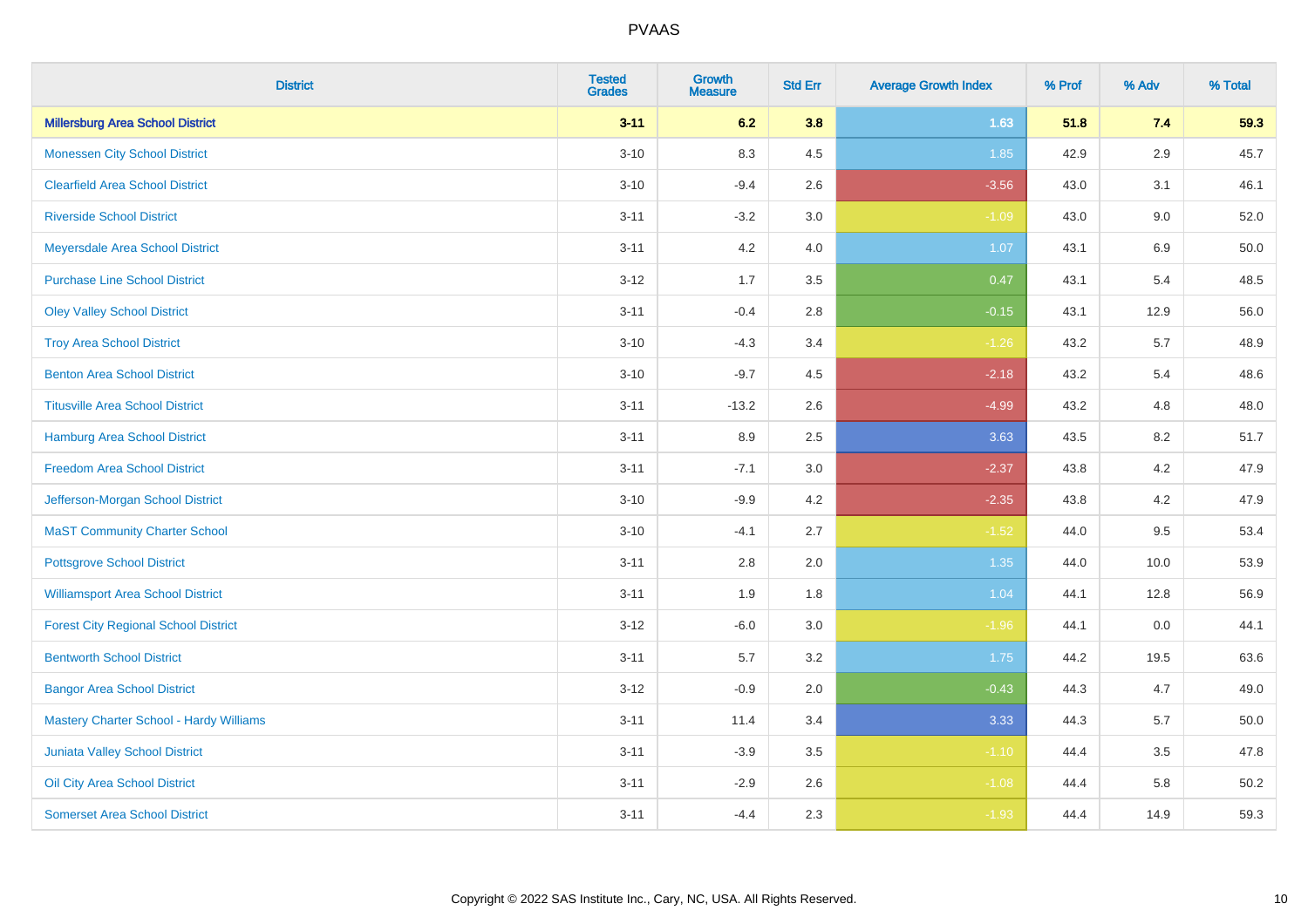| <b>District</b>                           | <b>Tested</b><br><b>Grades</b> | <b>Growth</b><br><b>Measure</b> | <b>Std Err</b> | <b>Average Growth Index</b> | % Prof | % Adv | % Total |
|-------------------------------------------|--------------------------------|---------------------------------|----------------|-----------------------------|--------|-------|---------|
| <b>Millersburg Area School District</b>   | $3 - 11$                       | 6.2                             | 3.8            | 1.63                        | 51.8   | 7.4   | 59.3    |
| <b>Highlands School District</b>          | $3 - 11$                       | $-7.4$                          | 2.7            | $-2.76$                     | 44.4   | 3.7   | 48.2    |
| <b>Tamaqua Area School District</b>       | $3 - 12$                       | $-8.2$                          | 2.5            | $-3.24$                     | 44.5   | 1.9   | 46.4    |
| <b>Montoursville Area School District</b> | $3 - 12$                       | 10.8                            | 2.5            | 4.24                        | 44.6   | 20.1  | 64.8    |
| <b>Blue Ridge School District</b>         | $3 - 11$                       | $-0.5$                          | 3.6            | $-0.12$                     | 44.6   | 3.1   | 47.7    |
| <b>Chichester School District</b>         | $3 - 11$                       | $-2.7$                          | 2.3            | $-1.17$                     | 44.6   | 6.6   | 51.2    |
| <b>Bethlehem Area School District</b>     | $3 - 11$                       | 9.3                             | 1.1            | 8.15                        | 44.7   | 12.0  | 56.7    |
| <b>Keystone Central School District</b>   | $3 - 11$                       | $-5.1$                          | 2.0            | $-2.46$                     | 44.7   | 4.6   | 49.4    |
| <b>Pottsville Area School District</b>    | $3-12$                         | 4.4                             | 2.3            | 1.94                        | 44.8   | 5.4   | 50.2    |
| <b>Laurel Highlands School District</b>   | $3 - 11$                       | 4.3                             | 2.4            | 1.81                        | 44.9   | 9.6   | 54.5    |
| <b>Tunkhannock Area School District</b>   | $3 - 11$                       | 2.3                             | 2.2            | 1.01                        | 44.9   | 9.6   | 54.6    |
| <b>Upper Darby School District</b>        | $3 - 12$                       | 6.9                             | 1.5            | 4.62                        | 45.0   | 6.7   | 51.7    |
| <b>Hazleton Area School District</b>      | $3 - 11$                       | 9.6                             | 1.4            | 6.77                        | 45.0   | 7.8   | 52.9    |
| <b>Homer-Center School District</b>       | $3 - 11$                       | 9.7                             | 3.6            | 2.70                        | 45.1   | 17.2  | 62.3    |
| <b>Tuscarora School District</b>          | $3 - 11$                       | $-0.6$                          | 2.3            | $-0.27$                     | 45.1   | 8.1   | 53.2    |
| <b>Mid Valley School District</b>         | $3 - 10$                       | $-1.7$                          | 3.0            | $-0.55$                     | 45.1   | 7.8   | 52.9    |
| <b>Mount Carmel Area School District</b>  | $3 - 11$                       | $-0.6$                          | 3.1            | $-0.18$                     | 45.3   | 2.1   | 47.4    |
| <b>Gettysburg Area School District</b>    | $3 - 11$                       | $-4.0$                          | 2.1            | $-1.89$                     | 45.3   | 14.0  | 59.3    |
| <b>Milton Area School District</b>        | $3 - 11$                       | $-8.7$                          | 2.5            | $-3.52$                     | 45.4   | 6.9   | 52.3    |
| <b>Clarion Area School District</b>       | $3 - 11$                       | 10.3                            | 4.1            | 2.51                        | 45.4   | 14.6  | 60.0    |
| <b>Connellsville Area School District</b> | $3 - 11$                       | 6.1                             | 2.0            | 3.05                        | 45.4   | 7.8   | 53.2    |
| South Williamsport Area School District   | $3 - 10$                       | $-5.7$                          | 2.5            | $-2.30$                     | 45.5   | 4.5   | 50.0    |
| <b>Scranton School District</b>           | $3 - 12$                       | $-2.9$                          | 2.4            | $-1.22$                     | 45.6   | 3.6   | 49.1    |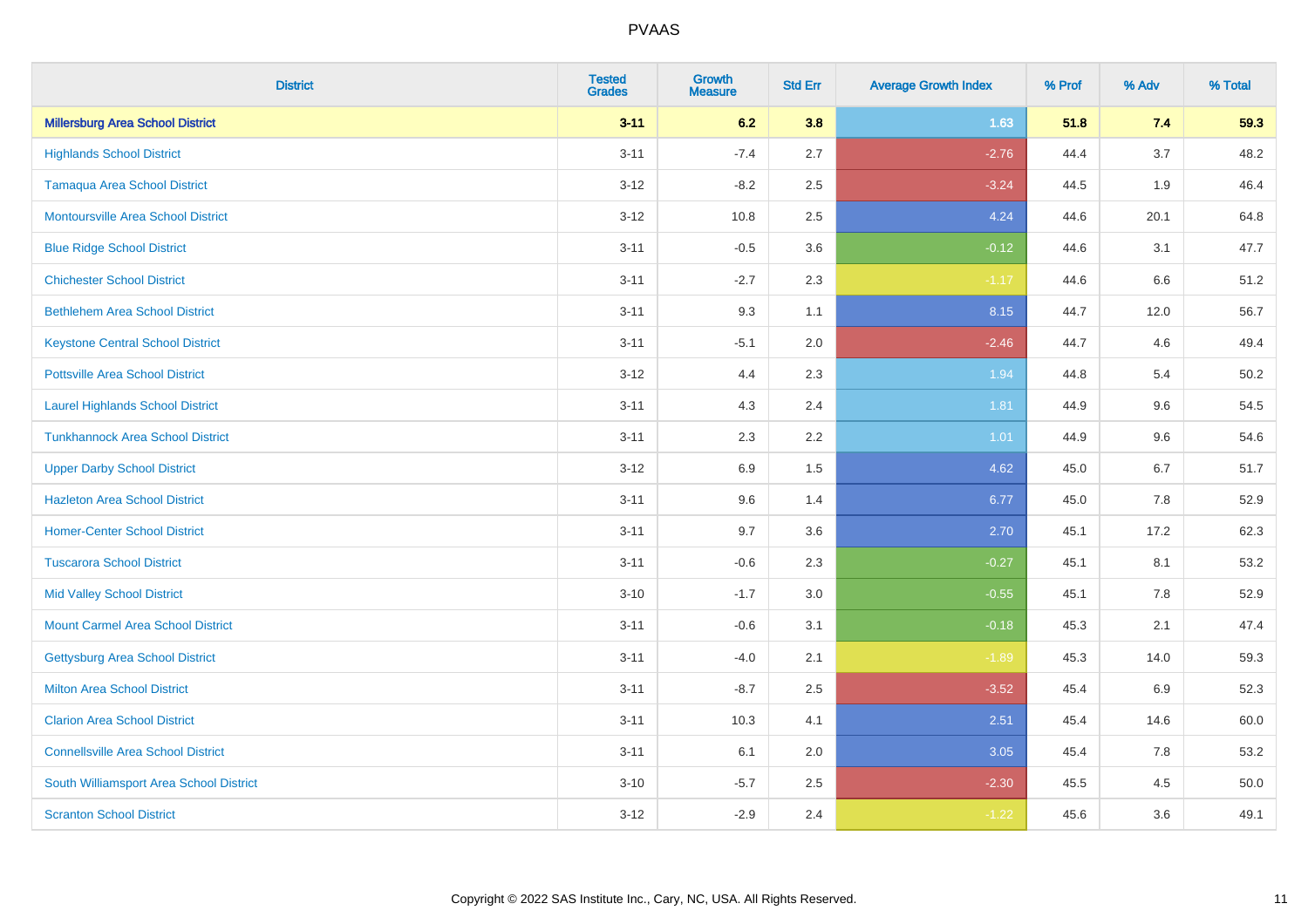| <b>District</b>                                 | <b>Tested</b><br><b>Grades</b> | <b>Growth</b><br><b>Measure</b> | <b>Std Err</b> | <b>Average Growth Index</b> | % Prof | % Adv | % Total |
|-------------------------------------------------|--------------------------------|---------------------------------|----------------|-----------------------------|--------|-------|---------|
| <b>Millersburg Area School District</b>         | $3 - 11$                       | 6.2                             | 3.8            | 1.63                        | 51.8   | 7.4   | 59.3    |
| Renaissance Academy Charter School              | $3 - 11$                       | 8.3                             | 3.3            | 2.54                        | 45.6   | 22.8  | 68.4    |
| <b>Hatboro-Horsham School District</b>          | $3 - 11$                       | $-12.8$                         | 1.7            | $-7.47$                     | 45.6   | 7.2   | 52.8    |
| <b>Ridley School District</b>                   | $3 - 12$                       | 10.0                            | 1.6            | 6.10                        | 45.6   | 8.2   | 53.8    |
| Pocono Mountain School District                 | $3 - 12$                       | 6.8                             | 1.5            | 4.62                        | 45.8   | 5.0   | 50.7    |
| <b>East Stroudsburg Area School District</b>    | $3 - 11$                       | 0.1                             | 1.6            | 0.05                        | 45.8   | 7.8   | 53.6    |
| <b>City CHS</b>                                 | $10 - 11$                      | 13.6                            | 2.7            | 5.12                        | 45.8   | 3.0   | 48.8    |
| <b>Bradford Area School District</b>            | $3 - 12$                       | $-9.3$                          | 2.4            | $-3.87$                     | 45.8   | 8.3   | 54.2    |
| <b>Cheltenham School District</b>               | $3 - 11$                       | $-1.4$                          | 2.1            | $-0.67$                     | 46.1   | 10.0  | 56.1    |
| <b>Elk Lake School District</b>                 | $3 - 11$                       | $-4.0$                          | 3.3            | $-1.23$                     | 46.2   | 3.3   | 49.4    |
| <b>Salisbury Township School District</b>       | $3 - 11$                       | 6.3                             | 3.6            | 1.77                        | 46.2   | 6.6   | 52.8    |
| <b>Eastern Lancaster County School District</b> | $3 - 12$                       | 4.5                             | 2.2            | 2.09                        | 46.3   | 11.4  | 57.6    |
| Pennsylvania Cyber Charter School               | $3 - 11$                       | 11.6                            | 1.5            | 7.54                        | 46.3   | 5.0   | 51.3    |
| Lehigh Valley Academy Regional Charter School   | $3 - 11$                       | $0.7\,$                         | 2.3            | 0.32                        | 46.3   | 5.0   | 51.4    |
| <b>Middletown Area School District</b>          | $3 - 11$                       | $-5.3$                          | 2.6            | $-2.05$                     | 46.4   | 5.3   | 51.7    |
| <b>Warwick School District</b>                  | $3 - 11$                       | 5.2                             | 1.9            | 2.76                        | 46.4   | 17.0  | 63.3    |
| <b>Blue Mountain School District</b>            | $3 - 10$                       | $-5.8$                          | 2.3            | $-2.56$                     | 46.6   | 8.5   | 55.1    |
| <b>Chestnut Ridge School District</b>           | $3 - 12$                       | $-3.4$                          | 2.9            | $-1.17$                     | 46.6   | 5.8   | 52.4    |
| Penn-Delco School District                      | $3 - 11$                       | $-6.8$                          | 1.9            | $-3.51$                     | 46.6   | 3.2   | 49.8    |
| <b>Interboro School District</b>                | $3 - 12$                       | $-7.3$                          | 2.1            | $-3.43$                     | 46.6   | 4.8   | 51.4    |
| Jeannette City School District                  | $3 - 11$                       | $-4.3$                          | 3.8            | $-1.13$                     | 46.7   | 7.5   | 54.2    |
| <b>Montrose Area School District</b>            | $3 - 10$                       | $-5.5$                          | $3.0\,$        | $-1.82$                     | 46.7   | 5.4   | 52.2    |
| <b>Pennridge School District</b>                | $3 - 10$                       | $-16.8$                         | 1.4            | $-11.59$                    | 46.8   | 8.0   | 54.9    |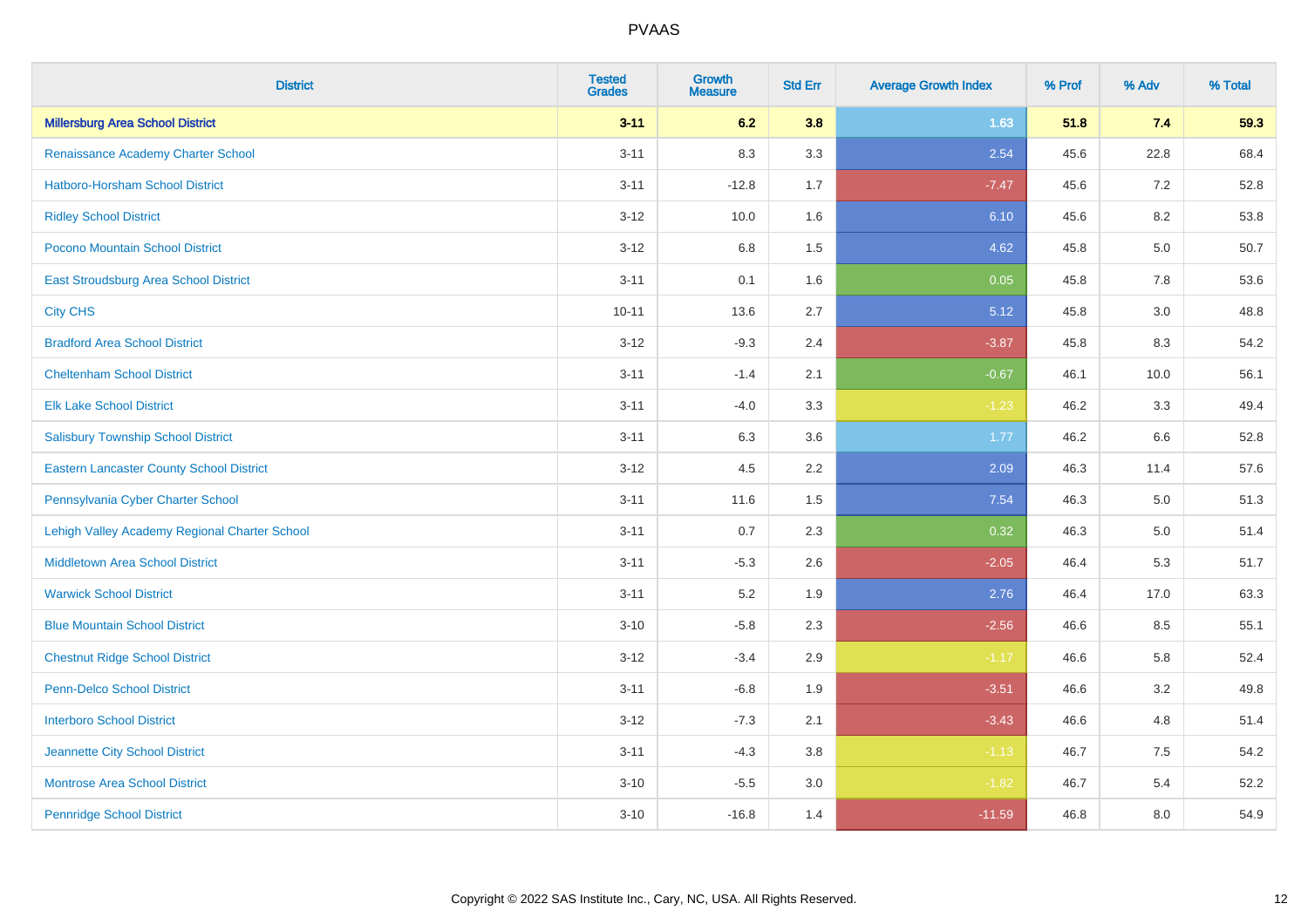| <b>District</b>                                    | <b>Tested</b><br><b>Grades</b> | Growth<br><b>Measure</b> | <b>Std Err</b> | <b>Average Growth Index</b> | % Prof | % Adv   | % Total |
|----------------------------------------------------|--------------------------------|--------------------------|----------------|-----------------------------|--------|---------|---------|
| <b>Millersburg Area School District</b>            | $3 - 11$                       | 6.2                      | 3.8            | 1.63                        | 51.8   | 7.4     | 59.3    |
| <b>Athens Area School District</b>                 | $3 - 11$                       | 1.6                      | 2.5            | 0.64                        | 46.9   | $7.6\,$ | 54.5    |
| <b>Jersey Shore Area School District</b>           | $3 - 11$                       | 0.5                      | 2.6            | 0.21                        | 47.1   | 9.2     | 56.2    |
| <b>Mifflin County School District</b>              | $3 - 11$                       | 9.1                      | 1.7            | 5.49                        | 47.1   | 6.7     | 53.8    |
| <b>West Branch Area School District</b>            | $3 - 11$                       | 0.2                      | 3.8            | 0.05                        | 47.2   | 1.9     | 49.1    |
| <b>Penncrest School District</b>                   | $3 - 11$                       | 5.7                      | 2.2            | 2.57                        | 47.2   | 7.1     | 54.3    |
| <b>Commonwealth Charter Academy Charter School</b> | $3 - 10$                       | 9.1                      | 1.9            | 4.90                        | 47.2   | 9.1     | 56.3    |
| <b>New Foundations Charter School</b>              | $3 - 11$                       | 5.4                      | 2.2            | 2.41                        | 47.2   | 2.5     | 49.8    |
| <b>Cornwall-Lebanon School District</b>            | $3 - 11$                       | 8.3                      | 1.6            | 5.08                        | 47.2   | 8.4     | 55.6    |
| <b>Northern Cambria School District</b>            | $3 - 11$                       | 10.0                     | 3.3            | 3.04                        | 47.4   | 5.1     | 52.6    |
| <b>Cranberry Area School District</b>              | $3 - 12$                       | 9.2                      | 3.0            | 3.04                        | 47.5   | 10.2    | 57.6    |
| <b>Greensburg Salem School District</b>            | $3 - 11$                       | $-4.4$                   | 2.4            | $-1.88$                     | 47.6   | 4.9     | 52.4    |
| <b>Indiana Area School District</b>                | $3 - 11$                       | $-5.3$                   | 2.3            | $-2.28$                     | 47.6   | 18.4    | 66.1    |
| <b>Bellefonte Area School District</b>             | $3 - 11$                       | $-0.4$                   | 2.2            | $-0.17$                     | 47.6   | 10.6    | 58.2    |
| Altoona Area School District                       | $3 - 12$                       | 3.3                      | 1.6            | 1.99                        | 47.7   | 8.2     | 55.9    |
| <b>Susquenita School District</b>                  | $3 - 11$                       | $-0.1$                   | 2.8            | $-0.01$                     | 47.7   | 10.1    | 57.8    |
| <b>North Star School District</b>                  | $3 - 11$                       | $-8.7$                   | 3.5            | $-2.51$                     | 47.8   | 6.0     | 53.7    |
| <b>Spring Cove School District</b>                 | $3 - 11$                       | 3.4                      | 2.5            | 1.33                        | 47.8   | 12.7    | 60.4    |
| <b>Leechburg Area School District</b>              | $3 - 11$                       | 4.4                      | 4.0            | 1.09                        | 47.8   | 19.6    | 67.4    |
| Southern Tioga School District                     | $3 - 11$                       | $-11.5$                  | 2.7            | $-4.25$                     | 47.8   | 6.4     | 54.3    |
| <b>Panther Valley School District</b>              | $3 - 12$                       | $-0.6$                   | 3.3            | $-0.19$                     | 47.9   | 4.3     | 52.1    |
| <b>Stroudsburg Area School District</b>            | $3 - 11$                       | 5.5                      | 1.9            | 2.88                        | 48.1   | 4.2     | 52.3    |
| <b>Conemaugh Valley School District</b>            | $3 - 12$                       | $-3.2$                   | 4.1            | $-0.78$                     | 48.2   | 5.6     | 53.7    |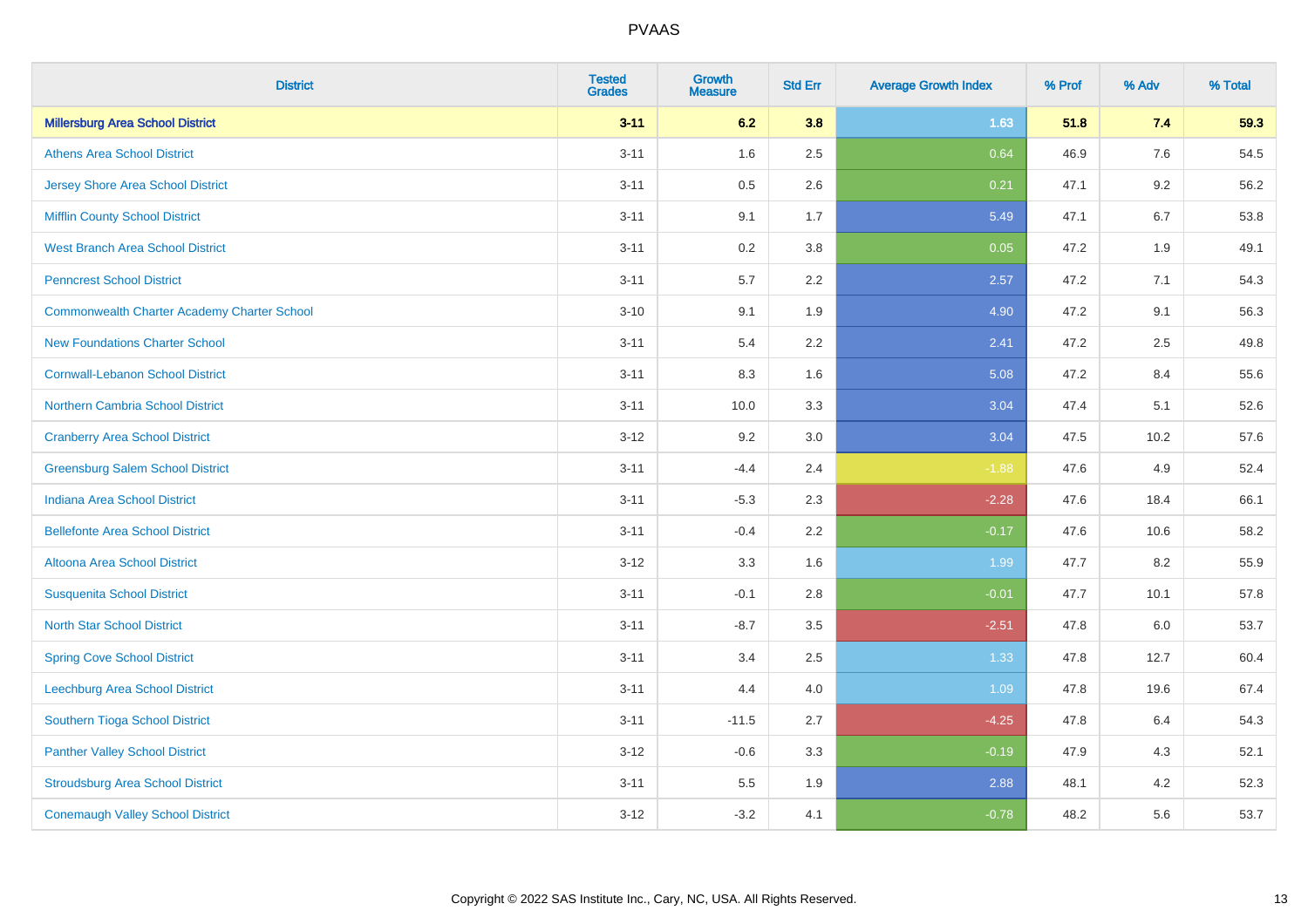| <b>District</b>                                | <b>Tested</b><br><b>Grades</b> | Growth<br><b>Measure</b> | <b>Std Err</b> | <b>Average Growth Index</b> | % Prof | % Adv | % Total |
|------------------------------------------------|--------------------------------|--------------------------|----------------|-----------------------------|--------|-------|---------|
| <b>Millersburg Area School District</b>        | $3 - 11$                       | 6.2                      | 3.8            | 1.63                        | 51.8   | 7.4   | 59.3    |
| <b>Sharon City School District</b>             | $3 - 11$                       | 4.9                      | 2.6            | 1.87                        | 48.2   | 5.3   | 53.4    |
| <b>Iroquois School District</b>                | $3 - 11$                       | 13.1                     | 3.0            | 4.35                        | 48.2   | 7.8   | 56.0    |
| <b>Franklin Area School District</b>           | $3 - 11$                       | 6.6                      | 2.8            | 2.34                        | 48.2   | 4.5   | 52.7    |
| <b>East Lycoming School District</b>           | $3 - 11$                       | $-6.0$                   | 2.7            | $-2.24$                     | 48.3   | 4.2   | 52.5    |
| <b>Trinity Area School District</b>            | $3 - 11$                       | $-5.4$                   | 2.0            | $-2.71$                     | 48.3   | 11.8  | 60.1    |
| <b>Bald Eagle Area School District</b>         | $3 - 11$                       | $-2.1$                   | 2.7            | $-0.75$                     | 48.4   | 9.4   | 57.7    |
| <b>Bedford Area School District</b>            | $3 - 11$                       | 2.5                      | 2.6            | 0.93                        | 48.5   | 10.0  | 58.5    |
| <b>Fort Leboeuf School District</b>            | $3 - 11$                       | 11.7                     | 2.5            | 4.73                        | 48.5   | 21.1  | 69.6    |
| <b>Moshannon Valley School District</b>        | $3 - 10$                       | $-7.0$                   | 3.4            | $-2.01$                     | 48.5   | 0.0   | 48.5    |
| <b>Lakeland School District</b>                | $3 - 11$                       | 1.1                      | 2.8            | 0.38                        | 48.6   | 3.7   | 52.3    |
| <b>Montgomery Area School District</b>         | $3 - 11$                       | 10.7                     | 3.6            | 2.96                        | 48.7   | 12.4  | 61.1    |
| <b>Wilson Area School District</b>             | $3 - 11$                       | 6.0                      | 2.6            | 2.30                        | 48.7   | 8.5   | 57.2    |
| <b>Saucon Valley School District</b>           | $3 - 11$                       | 14.7                     | 2.5            | 5.98                        | 48.7   | 20.2  | 69.0    |
| <b>Harbor Creek School District</b>            | $3 - 11$                       | $-7.1$                   | 2.7            | $-2.67$                     | 48.8   | 15.2  | 64.0    |
| <b>Berlin Brothersvalley School District</b>   | $3 - 11$                       | 4.0                      | 4.2            | 0.96                        | 48.8   | 14.0  | 62.8    |
| <b>Eastern Lebanon County School District</b>  | $3 - 11$                       | 8.6                      | 2.2            | 3.84                        | 48.8   | 11.4  | 60.3    |
| <b>Ridgway Area School District</b>            | $3 - 11$                       | $-14.5$                  | 4.1            | $-3.56$                     | 49.0   | 9.8   | 58.8    |
| <b>Shaler Area School District</b>             | $3 - 11$                       | $-0.8$                   | 1.9            | $-0.43$                     | 49.1   | 9.6   | 58.7    |
| <b>Brandywine Heights Area School District</b> | $3 - 11$                       | $-4.9$                   | 2.7            | $-1.81$                     | 49.2   | 8.2   | 57.4    |
| <b>Wellsboro Area School District</b>          | $3 - 11$                       | $-12.4$                  | 3.0            | $-4.11$                     | 49.2   | 11.9  | 61.1    |
| <b>Lower Dauphin School District</b>           | $3 - 11$                       | 0.6                      | 1.9            | 0.33                        | 49.2   | 12.6  | 61.8    |
| <b>Brockway Area School District</b>           | $3 - 11$                       | 0.6                      | 3.6            | 0.16                        | 49.2   | 7.7   | 56.9    |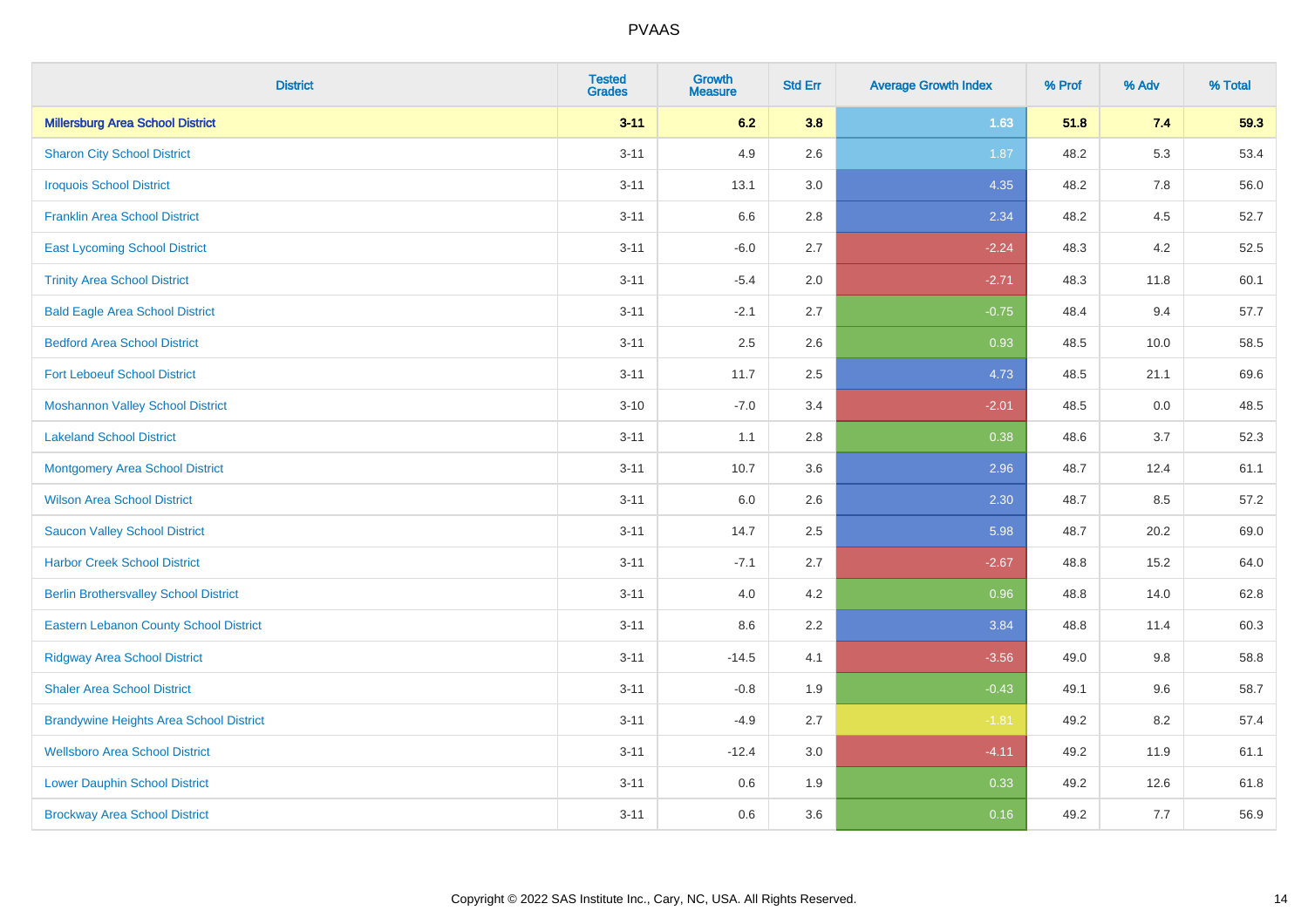| <b>District</b>                                | <b>Tested</b><br><b>Grades</b> | <b>Growth</b><br><b>Measure</b> | <b>Std Err</b> | <b>Average Growth Index</b> | % Prof | % Adv | % Total |
|------------------------------------------------|--------------------------------|---------------------------------|----------------|-----------------------------|--------|-------|---------|
| <b>Millersburg Area School District</b>        | $3 - 11$                       | 6.2                             | 3.8            | 1.63                        | 51.8   | 7.4   | 59.3    |
| <b>Whitehall-Coplay School District</b>        | $3 - 11$                       | 6.1                             | 1.8            | 3.45                        | 49.3   | 7.4   | 56.6    |
| <b>Avella Area School District</b>             | $3 - 12$                       | $-0.3$                          | 4.7            | $-0.05$                     | 49.3   | 14.5  | 63.8    |
| <b>Wyoming Valley West School District</b>     | $3 - 11$                       | $-2.2$                          | 2.4            | $-0.91$                     | 49.4   | 3.0   | 52.4    |
| <b>Susquehanna Community School District</b>   | $3 - 11$                       | $-2.8$                          | 4.2            | $-0.66$                     | 49.4   | 6.9   | 56.3    |
| <b>Riverside Beaver County School District</b> | $3 - 11$                       | $-14.0$                         | 3.0            | $-4.64$                     | 49.4   | 8.8   | 58.2    |
| <b>Mohawk Area School District</b>             | $3 - 11$                       | $-7.5$                          | 3.1            | $-2.45$                     | 49.4   | 11.0  | 60.4    |
| <b>Twin Valley School District</b>             | $3 - 12$                       | $-3.6$                          | 2.1            | $-1.69$                     | 49.6   | 7.1   | 56.8    |
| Schuylkill Haven Area School District          | $3 - 11$                       | $-15.3$                         | 3.1            | $-4.87$                     | 49.7   | 2.4   | 52.1    |
| <b>Moniteau School District</b>                | $3 - 11$                       | $-11.8$                         | 3.3            | $-3.56$                     | 50.0   | 6.3   | 56.3    |
| <b>Waynesboro Area School District</b>         | $3 - 12$                       | $-6.1$                          | 1.9            | $-3.20$                     | 50.0   | 6.8   | 56.8    |
| <b>Apollo-Ridge School District</b>            | $3 - 12$                       | $-4.7$                          | 3.7            | $-1.24$                     | 50.0   | 10.0  | 60.0    |
| <b>Burgettstown Area School District</b>       | $3 - 11$                       | $-2.1$                          | 3.4            | $-0.62$                     | 50.0   | 1.4   | 51.4    |
| South Side Area School District                | $3 - 11$                       | $-1.6$                          | 3.3            | $-0.48$                     | 50.0   | 6.8   | 56.8    |
| <b>Elizabethtown Area School District</b>      | $3 - 12$                       | $-0.9$                          | 1.9            | $-0.47$                     | 50.0   | 11.2  | 61.2    |
| <b>Glendale School District</b>                | $3 - 10$                       | $-0.9$                          | 3.7            | $-0.24$                     | 50.0   | 5.4   | 55.4    |
| Insight PA Cyber Charter School                | $3 - 11$                       | 0.7                             | 5.7            | 0.12                        | 50.0   | 4.8   | 54.8    |
| <b>Oswayo Valley School District</b>           | $3 - 12$                       | 8.5                             | 5.0            | 1.68                        | 50.0   | 16.7  | 66.7    |
| Pen Argyl Area School District                 | $3 - 12$                       | 9.2                             | 2.7            | 3.46                        | 50.0   | 12.6  | 62.6    |
| <b>Greenwood School District</b>               | $3 - 11$                       | 15.9                            | 3.9            | 4.11                        | 50.0   | 25.0  | 75.0    |
| <b>Great Valley School District</b>            | $3 - 11$                       | 15.0                            | 1.9            | 7.98                        | 50.0   | 35.0  | 85.0    |
| <b>Centennial School District</b>              | $3 - 10$                       | 7.1                             | 1.7            | 4.29                        | 50.1   | 8.7   | 58.9    |
| Ambridge Area School District                  | $3 - 12$                       | 9.1                             | 2.6            | 3.46                        | 50.4   | 10.7  | 61.1    |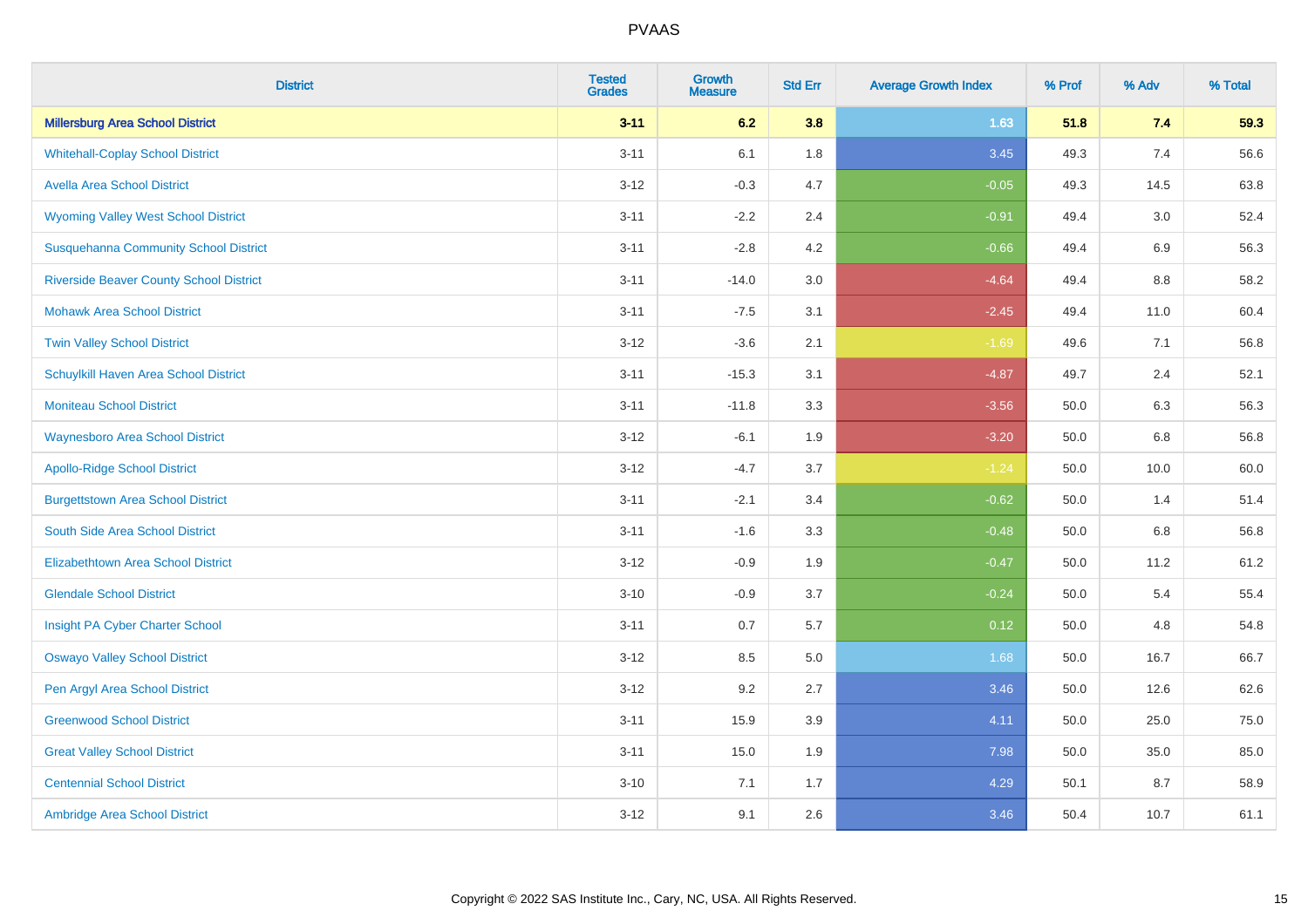| <b>District</b>                          | <b>Tested</b><br><b>Grades</b> | Growth<br><b>Measure</b> | <b>Std Err</b> | <b>Average Growth Index</b> | % Prof | % Adv | % Total |
|------------------------------------------|--------------------------------|--------------------------|----------------|-----------------------------|--------|-------|---------|
| <b>Millersburg Area School District</b>  | $3 - 11$                       | 6.2                      | 3.8            | 1.63                        | 51.8   | 7.4   | 59.3    |
| Philadelphia Academy Charter School      | $3 - 11$                       | $-8.9$                   | 2.9            | $-3.04$                     | 50.5   | 2.9   | 53.4    |
| <b>Exeter Township School District</b>   | $3 - 11$                       | $-10.4$                  | 1.9            | $-5.44$                     | 50.6   | 2.7   | 53.3    |
| Shenango Area School District            | $3 - 11$                       | $-2.6$                   | 3.3            | $-0.79$                     | 50.6   | 13.9  | 64.6    |
| <b>Keystone School District</b>          | $3 - 11$                       | 3.1                      | 3.3            | 0.94                        | 50.6   | 6.5   | 57.1    |
| <b>Steel Valley School District</b>      | $3 - 11$                       | 6.5                      | 3.4            | 1.89                        | 50.7   | 5.6   | 56.3    |
| <b>Cocalico School District</b>          | $3 - 11$                       | 10.6                     | 2.0            | 5.18                        | 50.8   | 14.1  | 64.8    |
| <b>Yough School District</b>             | $3 - 10$                       | $-6.6$                   | 2.7            | $-2.43$                     | 50.8   | 4.0   | 54.8    |
| <b>Dubois Area School District</b>       | $3 - 11$                       | $-6.2$                   | 2.0            | $-3.07$                     | 50.9   | 13.4  | 64.3    |
| <b>Cambria Heights School District</b>   | $3 - 10$                       | $-4.1$                   | 3.1            | $-1.32$                     | 51.0   | 6.0   | 57.0    |
| Daniel Boone Area School District        | $3 - 12$                       | 5.7                      | 2.0            | 2.88                        | 51.0   | 11.5  | 62.6    |
| <b>Plum Borough School District</b>      | $3 - 11$                       | $-11.3$                  | 2.2            | $-5.19$                     | 51.1   | 9.0   | 60.1    |
| Northeastern York School District        | $3 - 11$                       | 5.9                      | 2.0            | 3.03                        | 51.1   | 16.6  | 67.6    |
| <b>Lehighton Area School District</b>    | $3 - 11$                       | $-1.6$                   | 2.3            | $-0.70$                     | 51.1   | 5.6   | 56.7    |
| <b>Valley Grove School District</b>      | $3 - 10$                       | $-3.7$                   | 3.7            | $-1.01$                     | 51.2   | 6.1   | 57.3    |
| <b>Millville Area School District</b>    | $3 - 12$                       | $-0.9$                   | 4.7            | $-0.18$                     | 51.4   | 5.4   | 56.8    |
| <b>Central Fulton School District</b>    | $3 - 11$                       | $-0.5$                   | 3.5            | $-0.14$                     | 51.4   | 8.6   | 60.0    |
| <b>Newport School District</b>           | $3 - 12$                       | 1.4                      | 3.5            | 0.41                        | 51.5   | 10.3  | 61.8    |
| <b>Armstrong School District</b>         | $3 - 11$                       | 2.6                      | 1.7            | 1.53                        | 51.5   | 6.1   | 57.6    |
| Northern Bedford County School District  | $3 - 11$                       | 16.5                     | 3.6            | 4.58                        | 51.7   | 20.0  | 71.7    |
| <b>Elizabeth Forward School District</b> | $3 - 11$                       | $-8.4$                   | 2.4            | $-3.41$                     | 51.7   | 4.0   | 55.7    |
| <b>Conewago Valley School District</b>   | $3 - 12$                       | $-0.9$                   | 2.0            | $-0.45$                     | 51.7   | 9.6   | 61.3    |
| <b>Millersburg Area School District</b>  | $3 - 11$                       | 6.2                      | 3.8            | 1.63                        | 51.8   | 7.4   | 59.3    |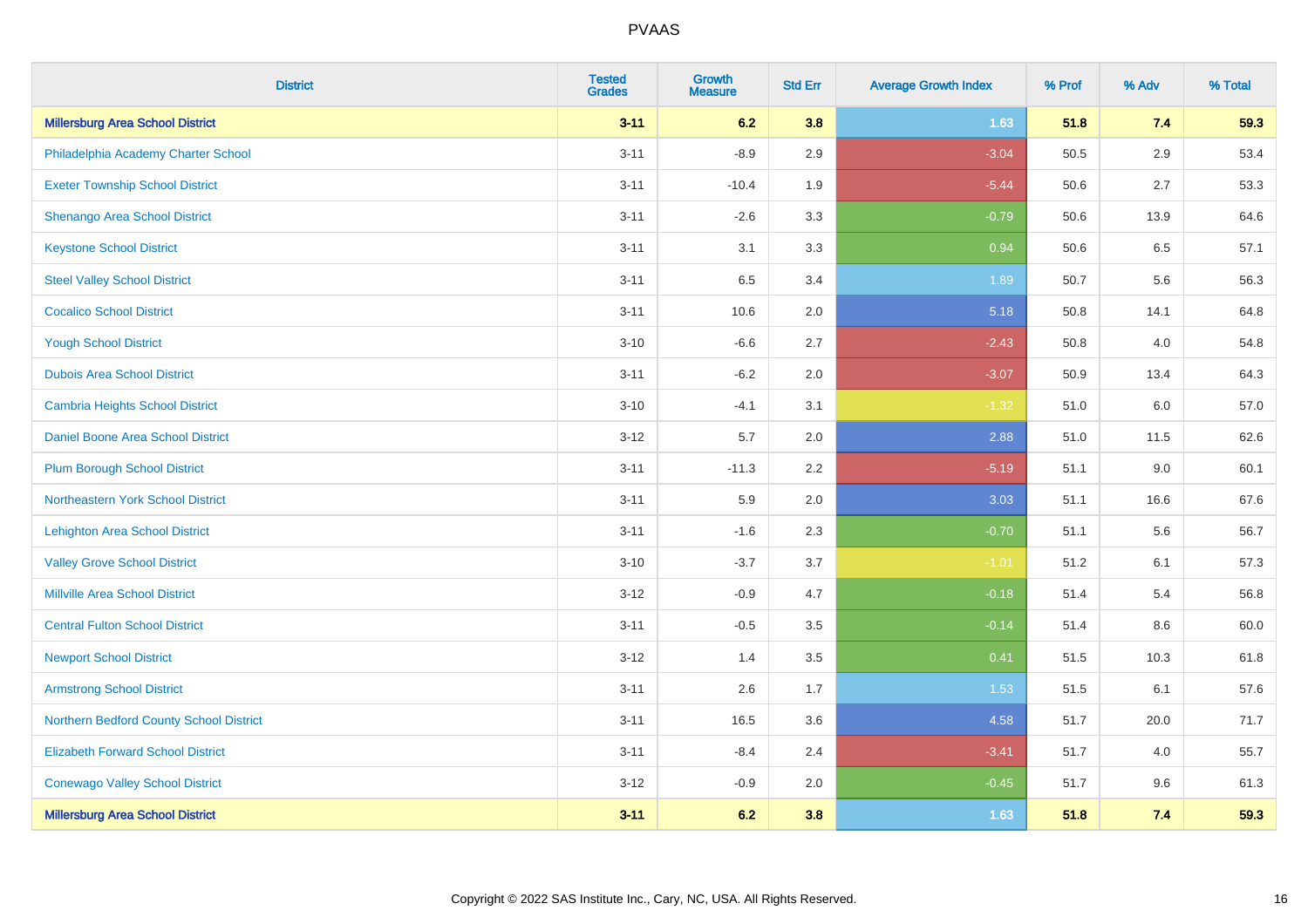| <b>District</b>                             | <b>Tested</b><br><b>Grades</b> | <b>Growth</b><br><b>Measure</b> | <b>Std Err</b> | <b>Average Growth Index</b> | % Prof | % Adv | % Total |
|---------------------------------------------|--------------------------------|---------------------------------|----------------|-----------------------------|--------|-------|---------|
| <b>Millersburg Area School District</b>     | $3 - 11$                       | 6.2                             | 3.8            | 1.63                        | 51.8   | 7.4   | 59.3    |
| <b>Penn Manor School District</b>           | $3 - 11$                       | $-0.4$                          | 1.6            | $-0.25$                     | 51.9   | 12.6  | 64.5    |
| <b>Brentwood Borough School District</b>    | $3 - 11$                       | $-5.3$                          | 3.0            | $-1.72$                     | 52.0   | 6.1   | 58.2    |
| <b>North Pocono School District</b>         | $3 - 11$                       | $-2.3$                          | 3.4            | $-0.68$                     | 52.0   | 16.4  | 68.5    |
| <b>Conrad Weiser Area School District</b>   | $3 - 11$                       | 3.6                             | 2.2            | 1.63                        | 52.1   | 2.1   | 54.2    |
| <b>Reynolds School District</b>             | $3 - 10$                       | $0.5\,$                         | 3.4            | 0.16                        | 52.1   | 7.0   | 59.2    |
| Octorara Area School District               | $3 - 11$                       | 9.1                             | 2.4            | 3.82                        | 52.1   | 8.5   | 60.6    |
| <b>Gateway School District</b>              | $3 - 11$                       | 0.8                             | 2.2            | 0.38                        | 52.1   | 13.8  | 65.9    |
| <b>Dover Area School District</b>           | $3 - 12$                       | 6.0                             | 2.1            | 2.94                        | 52.2   | 6.0   | 58.2    |
| <b>Sayre Area School District</b>           | $3 - 11$                       | 11.2                            | 3.5            | 3.20                        | 52.2   | 7.5   | 59.7    |
| <b>Hanover Public School District</b>       | $3 - 11$                       | 5.2                             | 2.8            | 1.83                        | 52.2   | 14.4  | 66.7    |
| <b>Wayne Highlands School District</b>      | $3 - 11$                       | 7.8                             | 2.4            | 3.23                        | 52.3   | 13.1  | 65.4    |
| Northampton Area School District            | $3 - 11$                       | 4.0                             | 1.6            | 2.51                        | 52.3   | 10.8  | 63.1    |
| <b>Kennett Consolidated School District</b> | $3 - 11$                       | 4.8                             | 1.8            | 2.61                        | 52.5   | 10.7  | 63.2    |
| <b>Wilson School District</b>               | $3 - 12$                       | $8.8\,$                         | 1.5            | 5.96                        | 52.6   | 14.6  | 67.2    |
| <b>Mount Pleasant Area School District</b>  | $3 - 11$                       | $-5.0$                          | 2.6            | $-1.93$                     | 52.6   | 0.0   | 52.6    |
| <b>Old Forge School District</b>            | $3 - 12$                       | $-5.9$                          | 3.4            | $-1.73$                     | 52.9   | 7.1   | 60.0    |
| <b>Line Mountain School District</b>        | $3 - 11$                       | 4.1                             | 3.2            | 1.27                        | 52.9   | 9.2   | 62.1    |
| <b>Haverford Township School District</b>   | $3 - 11$                       | 8.0                             | 1.5            | 5.27                        | 53.0   | 25.5  | 78.6    |
| <b>Allegheny Valley School District</b>     | $3 - 11$                       | 8.5                             | 3.9            | 2.17                        | 53.1   | 12.2  | 65.3    |
| <b>South Butler County School District</b>  | $3 - 10$                       | 3.9                             | 2.5            | 1.54                        | 53.1   | 16.6  | 69.7    |
| Karns City Area School District             | $3 - 11$                       | $-6.0$                          | 2.9            | $-2.03$                     | 53.1   | 8.3   | 61.5    |
| <b>Shippensburg Area School District</b>    | $3 - 11$                       | 9.3                             | 1.9            | 4.84                        | 53.1   | 10.2  | 63.3    |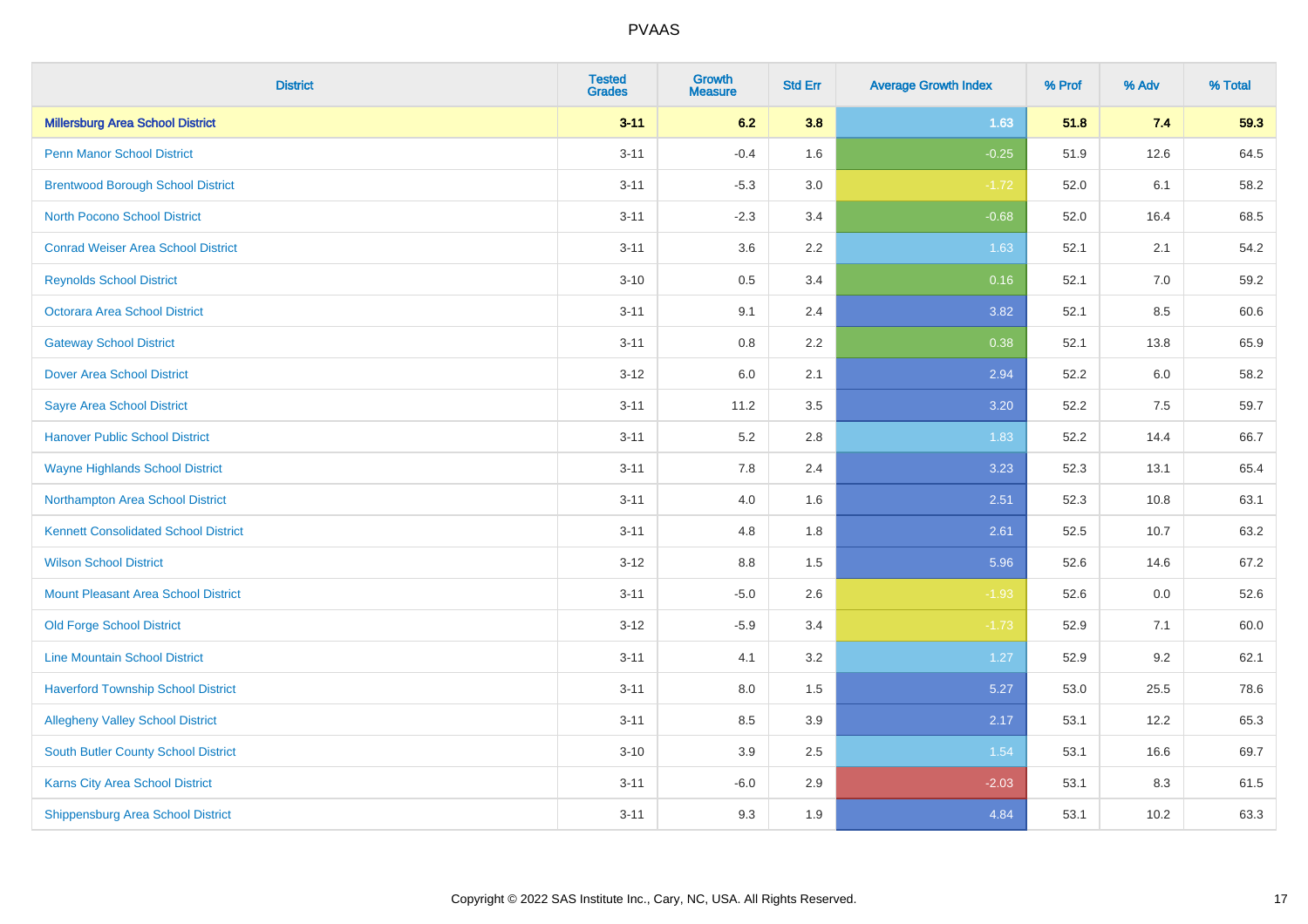| <b>District</b>                                | <b>Tested</b><br><b>Grades</b> | Growth<br><b>Measure</b> | <b>Std Err</b> | <b>Average Growth Index</b> | % Prof | % Adv   | % Total |
|------------------------------------------------|--------------------------------|--------------------------|----------------|-----------------------------|--------|---------|---------|
| <b>Millersburg Area School District</b>        | $3 - 11$                       | 6.2                      | 3.8            | 1.63                        | 51.8   | 7.4     | 59.3    |
| <b>Manheim Township School District</b>        | $3 - 12$                       | $-0.9$                   | 1.6            | $-0.58$                     | 53.2   | 15.5    | 68.7    |
| <b>Manheim Central School District</b>         | $3 - 11$                       | 2.1                      | 2.1            | 1.01                        | 53.2   | 11.6    | 64.8    |
| <b>Keystone Oaks School District</b>           | $3 - 11$                       | 5.5                      | 2.6            | 2.07                        | 53.2   | 12.1    | 65.4    |
| <b>Central Dauphin School District</b>         | $3 - 11$                       | 4.4                      | 1.3            | 3.32                        | 53.3   | 7.4     | 60.7    |
| Northwestern Lehigh School District            | $3 - 11$                       | 2.2                      | 2.3            | 0.93                        | 53.3   | 9.7     | 63.0    |
| Allegheny-Clarion Valley School District       | $3 - 10$                       | 7.8                      | 4.7            | 1.65                        | 53.3   | 3.3     | 56.7    |
| <b>Northgate School District</b>               | $3 - 11$                       | 6.3                      | 3.6            | 1.73                        | 53.3   | 16.7    | 70.0    |
| <b>Greenville Area School District</b>         | $3 - 11$                       | 0.7                      | 2.9            | 0.26                        | 53.4   | $6.9\,$ | 60.3    |
| <b>York Suburban School District</b>           | $3 - 11$                       | 10.1                     | 2.1            | 4.91                        | 53.5   | 27.8    | 81.3    |
| <b>Hempfield Area School District</b>          | $3 - 12$                       | 4.6                      | 1.6            | 2.86                        | 53.5   | 20.1    | 73.6    |
| <b>South Park School District</b>              | $3 - 11$                       | $-11.3$                  | 2.7            | $-4.23$                     | 53.5   | 13.7    | 67.3    |
| <b>Fleetwood Area School District</b>          | $3 - 10$                       | 12.2                     | 2.2            | 5.68                        | 53.5   | 11.6    | 65.2    |
| <b>Camp Hill School District</b>               | $3 - 12$                       | 2.3                      | 3.0            | 0.78                        | 53.6   | 17.5    | 71.1    |
| <b>Valley View School District</b>             | $3 - 11$                       | 18.1                     | 2.4            | 7.42                        | 53.7   | 14.7    | 68.4    |
| <b>Central Columbia School District</b>        | $3 - 12$                       | $-4.8$                   | 2.6            | $-1.86$                     | 53.7   | 14.8    | 68.5    |
| <b>Perkiomen Valley School District</b>        | $3 - 11$                       | $-3.5$                   | 1.6            | $-2.18$                     | 53.8   | 13.4    | 67.2    |
| <b>Palisades School District</b>               | $3 - 11$                       | $-8.7$                   | 2.8            | $-3.06$                     | 53.8   | 6.7     | 60.5    |
| <b>Conemaugh Township Area School District</b> | $3 - 12$                       | $-3.7$                   | 3.4            | $-1.09$                     | 53.8   | 17.6    | 71.4    |
| <b>Wyoming Area School District</b>            | $3 - 10$                       | $-1.3$                   | 2.6            | $-0.50$                     | 53.8   | 10.8    | 64.6    |
| <b>West York Area School District</b>          | $3 - 12$                       | 3.2                      | 2.3            | 1.38                        | 53.8   | 4.4     | 58.2    |
| <b>Girard School District</b>                  | $3 - 11$                       | $-0.6$                   | 2.7            | $-0.22$                     | 53.9   | 15.6    | 69.6    |
| <b>Hampton Township School District</b>        | $3 - 11$                       | 5.1                      | 2.2            | 2.35                        | 54.0   | 28.2    | 82.2    |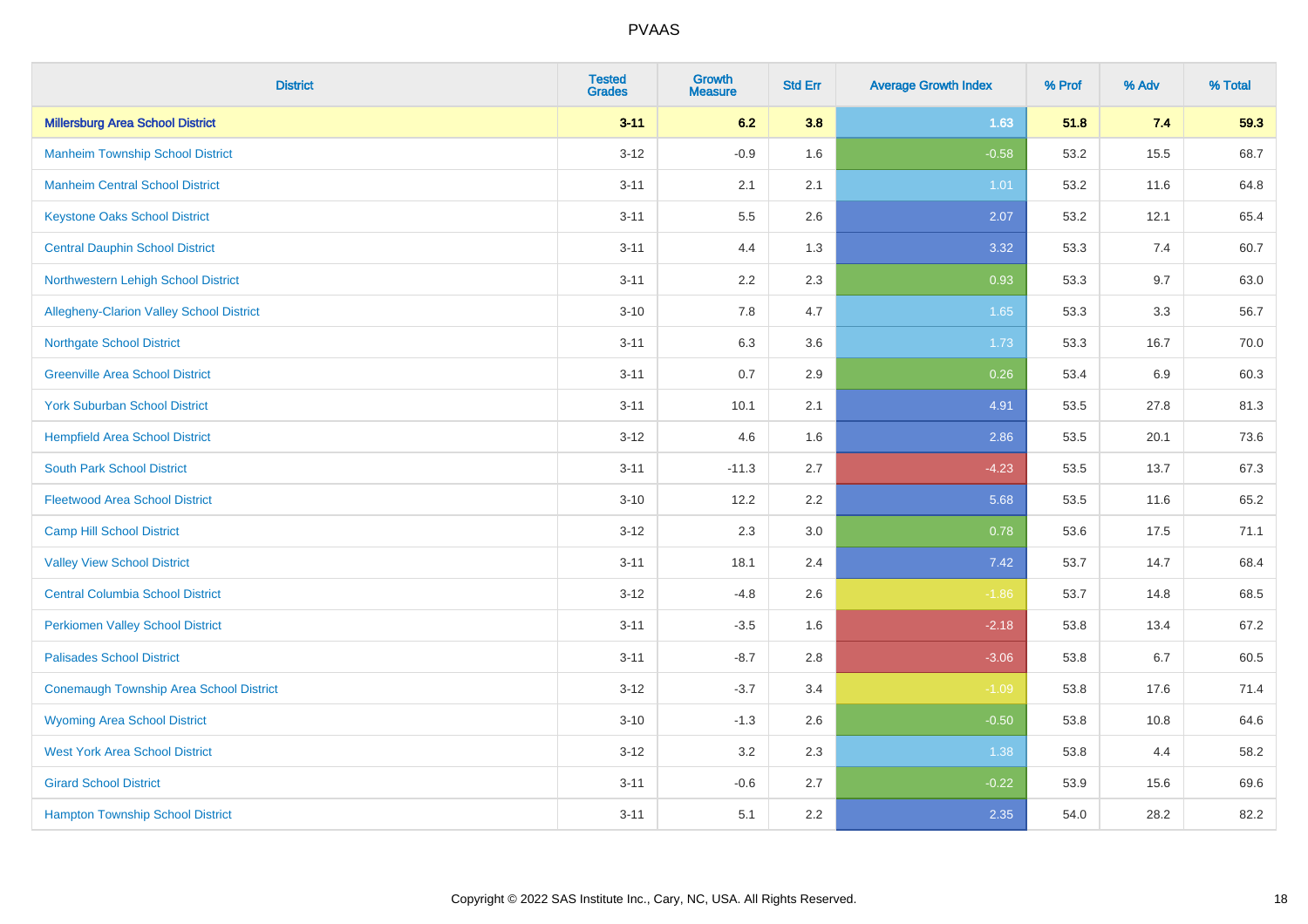| <b>District</b>                             | <b>Tested</b><br><b>Grades</b> | <b>Growth</b><br><b>Measure</b> | <b>Std Err</b> | <b>Average Growth Index</b> | % Prof | % Adv   | % Total |
|---------------------------------------------|--------------------------------|---------------------------------|----------------|-----------------------------|--------|---------|---------|
| <b>Millersburg Area School District</b>     | $3 - 11$                       | 6.2                             | 3.8            | 1.63                        | 51.8   | 7.4     | 59.3    |
| Northern Tioga School District              | $3 - 12$                       | $-7.5$                          | 2.8            | $-2.64$                     | 54.0   | $1.2\,$ | 55.2    |
| <b>Carlisle Area School District</b>        | $3 - 11$                       | $-5.3$                          | 1.9            | $-2.81$                     | 54.0   | 6.3     | 60.3    |
| Johnsonburg Area School District            | $3 - 11$                       | $-14.1$                         | 3.9            | $-3.62$                     | 54.0   | 4.6     | 58.6    |
| <b>Ellwood City Area School District</b>    | $3 - 11$                       | $-4.2$                          | 3.2            | $-1.29$                     | 54.1   | 14.1    | 68.2    |
| <b>Central Greene School District</b>       | $3 - 11$                       | $-1.6$                          | 2.8            | $-0.55$                     | 54.2   | 2.8     | 57.0    |
| <b>West Shore School District</b>           | $3 - 12$                       | $5.0\,$                         | 1.4            | 3.59                        | 54.2   | 9.4     | 63.6    |
| <b>Loyalsock Township School District</b>   | $3 - 12$                       | 4.2                             | 2.8            | 1.47                        | 54.3   | 2.1     | 56.4    |
| <b>Albert Gallatin Area School District</b> | $3 - 11$                       | $-0.8$                          | 2.4            | $-0.32$                     | 54.5   | 10.0    | 64.6    |
| <b>Wyalusing Area School District</b>       | $3 - 12$                       | 8.8                             | 3.3            | 2.68                        | 54.6   | 11.7    | 66.2    |
| <b>Jenkintown School District</b>           | $3 - 11$                       | 12.5                            | 4.4            | 2.84                        | 54.6   | 29.6    | 84.1    |
| <b>Ephrata Area School District</b>         | $3 - 11$                       | 5.6                             | 1.8            | 3.12                        | 54.7   | 9.5     | 64.2    |
| <b>Chartiers Valley School District</b>     | $3 - 11$                       | $-1.7$                          | 2.0            | $-0.81$                     | 54.7   | 8.4     | 63.1    |
| <b>Derry Township School District</b>       | $3 - 10$                       | 12.8                            | 2.0            | 6.39                        | 54.8   | 25.8    | 80.6    |
| <b>Rose Tree Media School District</b>      | $3 - 10$                       | $-25.6$                         | 2.4            | $-10.76$                    | 54.8   | 6.4     | 61.2    |
| <b>South Eastern School District</b>        | $3 - 11$                       | 0.9                             | 2.4            | 0.39                        | 54.8   | $6.6\,$ | 61.4    |
| <b>Dallas School District</b>               | $3 - 11$                       | $-2.5$                          | 2.2            | $-1.12$                     | 54.9   | 7.6     | 62.4    |
| Southern Columbia Area School District      | $3 - 11$                       | $-14.6$                         | 3.0            | $-4.92$                     | 55.0   | 4.0     | 59.0    |
| <b>Punxsutawney Area School District</b>    | $3 - 11$                       | 4.2                             | 2.9            | 1.45                        | 55.0   | 5.5     | 60.6    |
| <b>Bellwood-Antis School District</b>       | $3 - 10$                       | $-1.2$                          | 3.2            | $-0.39$                     | 55.1   | 10.1    | 65.2    |
| <b>Southern York County School District</b> | $3 - 11$                       | 14.2                            | 2.1            | 6.91                        | 55.1   | 18.1    | 73.1    |
| Lampeter-Strasburg School District          | $3 - 12$                       | $-8.6$                          | 2.0            | $-4.33$                     | 55.1   | 9.8     | 64.8    |
| <b>Schuylkill Valley School District</b>    | $3 - 11$                       | 1.4                             | 2.5            | 0.56                        | 55.1   | 10.2    | 65.3    |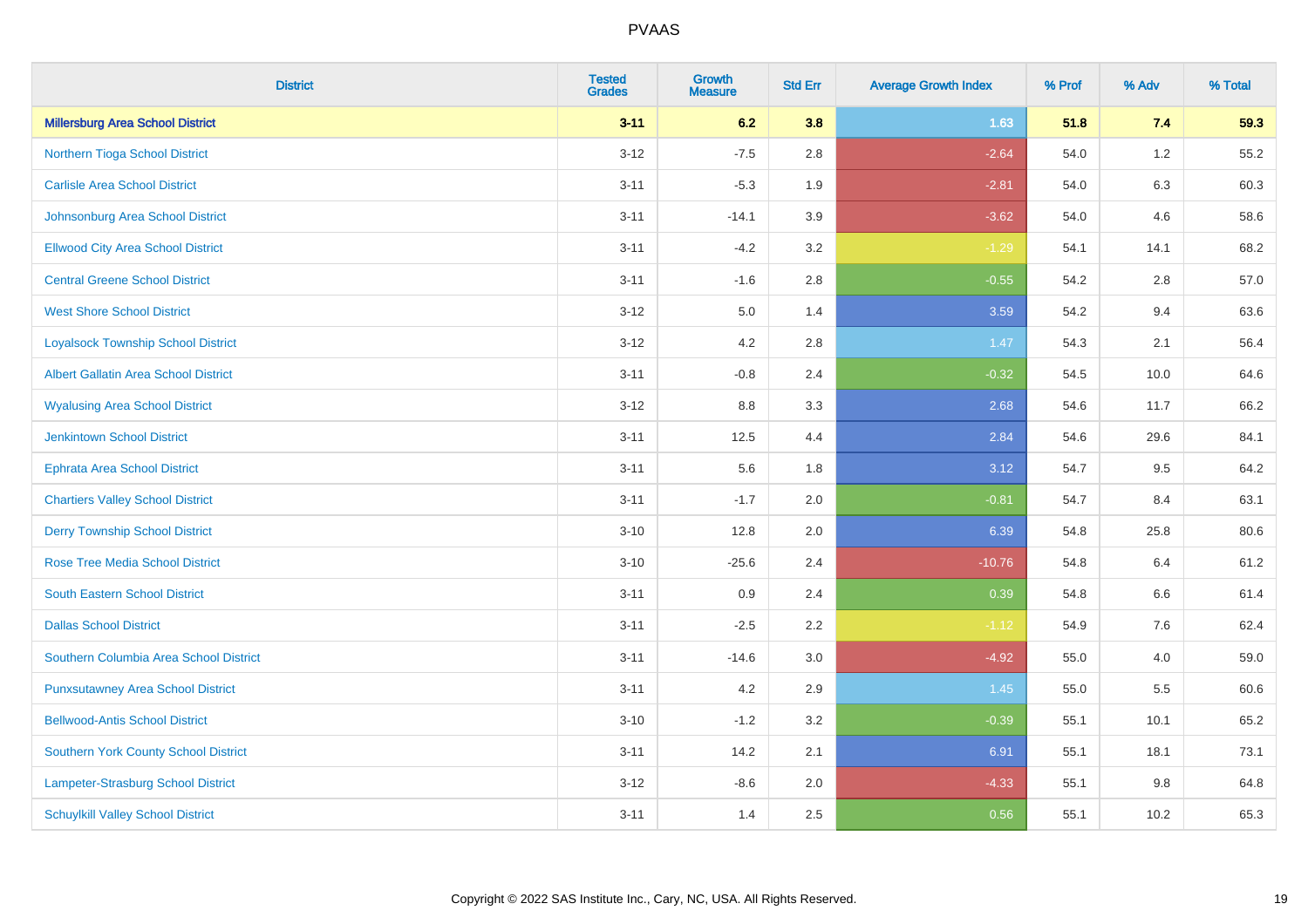| <b>District</b>                             | <b>Tested</b><br><b>Grades</b> | Growth<br><b>Measure</b> | <b>Std Err</b> | <b>Average Growth Index</b> | % Prof | % Adv   | % Total |
|---------------------------------------------|--------------------------------|--------------------------|----------------|-----------------------------|--------|---------|---------|
| <b>Millersburg Area School District</b>     | $3 - 11$                       | 6.2                      | 3.8            | 1.63                        | 51.8   | 7.4     | 59.3    |
| Wilmington Area School District             | $3 - 11$                       | 7.5                      | 3.0            | 2.48                        | 55.1   | 5.1     | 60.2    |
| <b>Spring Grove Area School District</b>    | $3 - 11$                       | 5.6                      | 2.1            | 2.68                        | 55.1   | 15.0    | 70.1    |
| <b>Quaker Valley School District</b>        | $3 - 11$                       | $-2.8$                   | 2.6            | $-1.08$                     | 55.2   | 13.2    | 68.4    |
| <b>Fort Cherry School District</b>          | $3 - 10$                       | $-5.9$                   | 3.8            | $-1.56$                     | 55.2   | 5.2     | 60.3    |
| <b>York Academy Regional Charter School</b> | $3 - 11$                       | 9.0                      | $5.0\,$        | 1.79                        | 55.2   | $0.0\,$ | 55.2    |
| <b>Littlestown Area School District</b>     | $3 - 11$                       | 11.4                     | 2.5            | 4.62                        | 55.2   | 10.4    | 65.6    |
| <b>Boyertown Area School District</b>       | $3 - 11$                       | $-4.7$                   | 1.5            | $-3.17$                     | 55.2   | 11.3    | 66.5    |
| <b>Brookville Area School District</b>      | $3 - 11$                       | 6.9                      | 3.0            | 2.30                        | 55.2   | 15.6    | 70.8    |
| <b>Sharpsville Area School District</b>     | $3 - 11$                       | $-1.4$                   | 3.5            | $-0.40$                     | 55.2   | 13.4    | 68.7    |
| <b>Delaware Valley School District</b>      | $3 - 11$                       | 12.6                     | 1.8            | 6.93                        | 55.2   | 16.2    | 71.4    |
| <b>Upper Adams School District</b>          | $3 - 11$                       | 1.3                      | 2.9            | 0.47                        | 55.2   | 8.6     | 63.8    |
| Lake-Lehman School District                 | $3 - 11$                       | 10.8                     | 2.7            | 3.93                        | 55.3   | 7.9     | 63.2    |
| <b>Kutztown Area School District</b>        | $3 - 12$                       | $-0.2$                   | 3.2            | $-0.05$                     | 55.4   | 13.3    | 68.7    |
| <b>Windber Area School District</b>         | $3 - 11$                       | $-7.2$                   | 3.2            | $-2.24$                     | 55.4   | 7.2     | 62.6    |
| Pennsylvania Leadership Charter School      | $3 - 11$                       | 4.6                      | 2.2            | 2.13                        | 55.4   | 11.2    | 66.7    |
| <b>Greater Latrobe School District</b>      | $3 - 11$                       | 0.6                      | 1.9            | 0.31                        | 55.5   | 14.1    | 69.5    |
| <b>Central York School District</b>         | $3 - 12$                       | 12.3                     | 1.7            | 7.20                        | 55.5   | 11.5    | 67.0    |
| <b>Millcreek Township School District</b>   | $3 - 11$                       | 3.1                      | $1.5$          | 2.06                        | 55.6   | 14.2    | 69.7    |
| <b>Belle Vernon Area School District</b>    | $3 - 11$                       | 6.5                      | 2.6            | 2.44                        | 55.6   | 11.1    | 66.7    |
| <b>Lower Merion School District</b>         | $3 - 11$                       | 19.0                     | 1.3            | 14.93                       | 55.6   | 29.9    | 85.5    |
| West Jefferson Hills School District        | $3 - 11$                       | 1.8                      | 2.1            | 0.88                        | 55.7   | 20.8    | 76.4    |
| <b>Wyomissing Area School District</b>      | $3 - 12$                       | 0.8                      | 2.6            | 0.33                        | 55.7   | 17.6    | 73.3    |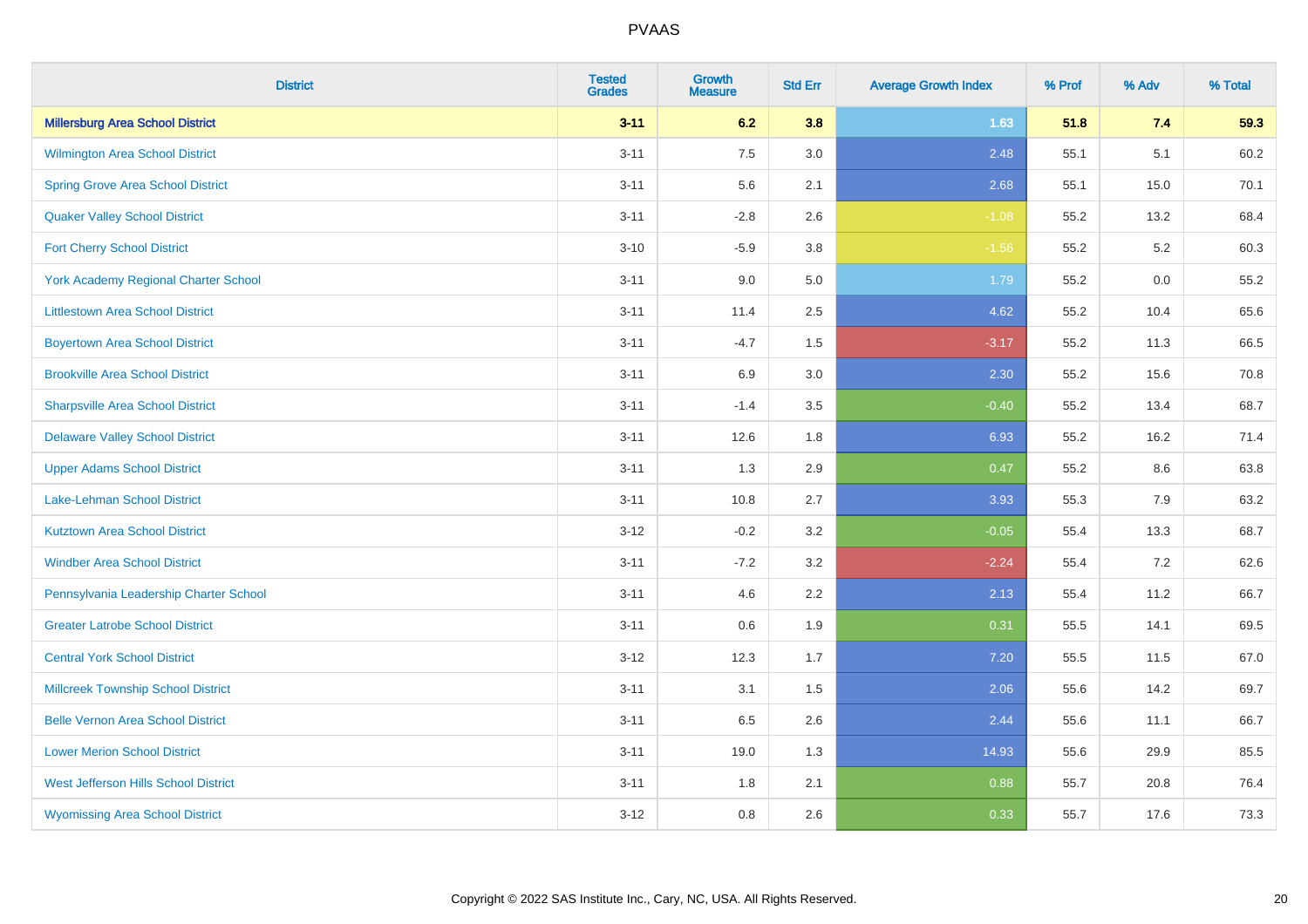| <b>District</b>                              | <b>Tested</b><br><b>Grades</b> | <b>Growth</b><br><b>Measure</b> | <b>Std Err</b> | <b>Average Growth Index</b> | % Prof | % Adv | % Total |
|----------------------------------------------|--------------------------------|---------------------------------|----------------|-----------------------------|--------|-------|---------|
| <b>Millersburg Area School District</b>      | $3 - 11$                       | 6.2                             | 3.8            | 1.63                        | 51.8   | 7.4   | 59.3    |
| <b>Charleroi School District</b>             | $3 - 11$                       | $-2.6$                          | 3.0            | $-0.86$                     | 55.7   | 7.4   | 63.1    |
| <b>Coudersport Area School District</b>      | $3 - 11$                       | 7.7                             | 3.7            | 2.06                        | 55.7   | 8.2   | 63.9    |
| <b>East Penn School District</b>             | $3 - 11$                       | 4.1                             | 1.3            | 3.27                        | 55.8   | 11.5  | 67.3    |
| <b>North Penn School District</b>            | $3 - 11$                       | 9.1                             | 1.1            | 8.36                        | 55.8   | 17.0  | 72.8    |
| <b>Blackhawk School District</b>             | $3 - 11$                       | 4.7                             | 2.3            | 2.01                        | 55.8   | 8.8   | 64.6    |
| <b>Bloomsburg Area School District</b>       | $3 - 10$                       | 0.7                             | 3.0            | 0.23                        | 55.9   | 11.8  | 67.6    |
| <b>Dallastown Area School District</b>       | $3 - 11$                       | 13.5                            | 1.5            | 8.84                        | 56.0   | 17.9  | 73.8    |
| <b>Mercer Area School District</b>           | $3 - 11$                       | $-0.2$                          | 3.3            | $-0.06$                     | 56.0   | 8.0   | 64.0    |
| <b>Abington School District</b>              | $3 - 10$                       | $-11.5$                         | 1.9            | $-6.00$                     | 56.2   | 11.6  | 67.8    |
| <b>Slippery Rock Area School District</b>    | $3 - 11$                       | $-6.3$                          | 2.5            | $-2.51$                     | 56.2   | 9.5   | 65.7    |
| <b>Otto-Eldred School District</b>           | $3 - 11$                       | $-0.7$                          | 4.2            | $-0.15$                     | 56.2   | 6.2   | 62.5    |
| <b>Central Cambria School District</b>       | $3 - 11$                       | $3.0\,$                         | 2.5            | 1.17                        | 56.2   | 9.7   | 66.0    |
| <b>Avon Grove School District</b>            | $3 - 10$                       | 10.0                            | 1.6            | 6.26                        | 56.3   | 18.6  | 74.9    |
| <b>Eastern York School District</b>          | $3 - 11$                       | 9.6                             | 2.6            | 3.71                        | 56.3   | 12.6  | 68.9    |
| Palmyra Area School District                 | $3 - 11$                       | 5.6                             | 1.9            | 2.96                        | 56.4   | 15.6  | 72.0    |
| <b>Bermudian Springs School District</b>     | $3 - 11$                       | $-5.5$                          | 2.9            | $-1.94$                     | 56.4   | 6.8   | 63.2    |
| Pennsylvania Virtual Charter School          | $3 - 11$                       | 11.8                            | 3.5            | 3.37                        | 56.5   | 11.1  | 67.6    |
| <b>Quakertown Community School District</b>  | $3 - 12$                       | $-4.4$                          | 1.6            | $-2.70$                     | 56.5   | 10.0  | 66.6    |
| <b>Western Beaver County School District</b> | $3 - 11$                       | $-7.8$                          | 4.2            | $-1.87$                     | 56.5   | 6.5   | 63.0    |
| Fox Chapel Area School District              | $3 - 11$                       | 9.8                             | 1.8            | 5.36                        | 56.6   | 28.6  | 85.2    |
| <b>Carbondale Area School District</b>       | $3 - 10$                       | 7.4                             | 3.3            | 2.25                        | 56.6   | 2.6   | 59.2    |
| <b>West Perry School District</b>            | $3 - 11$                       | 12.5                            | 2.5            | 4.99                        | 56.6   | 8.4   | 65.0    |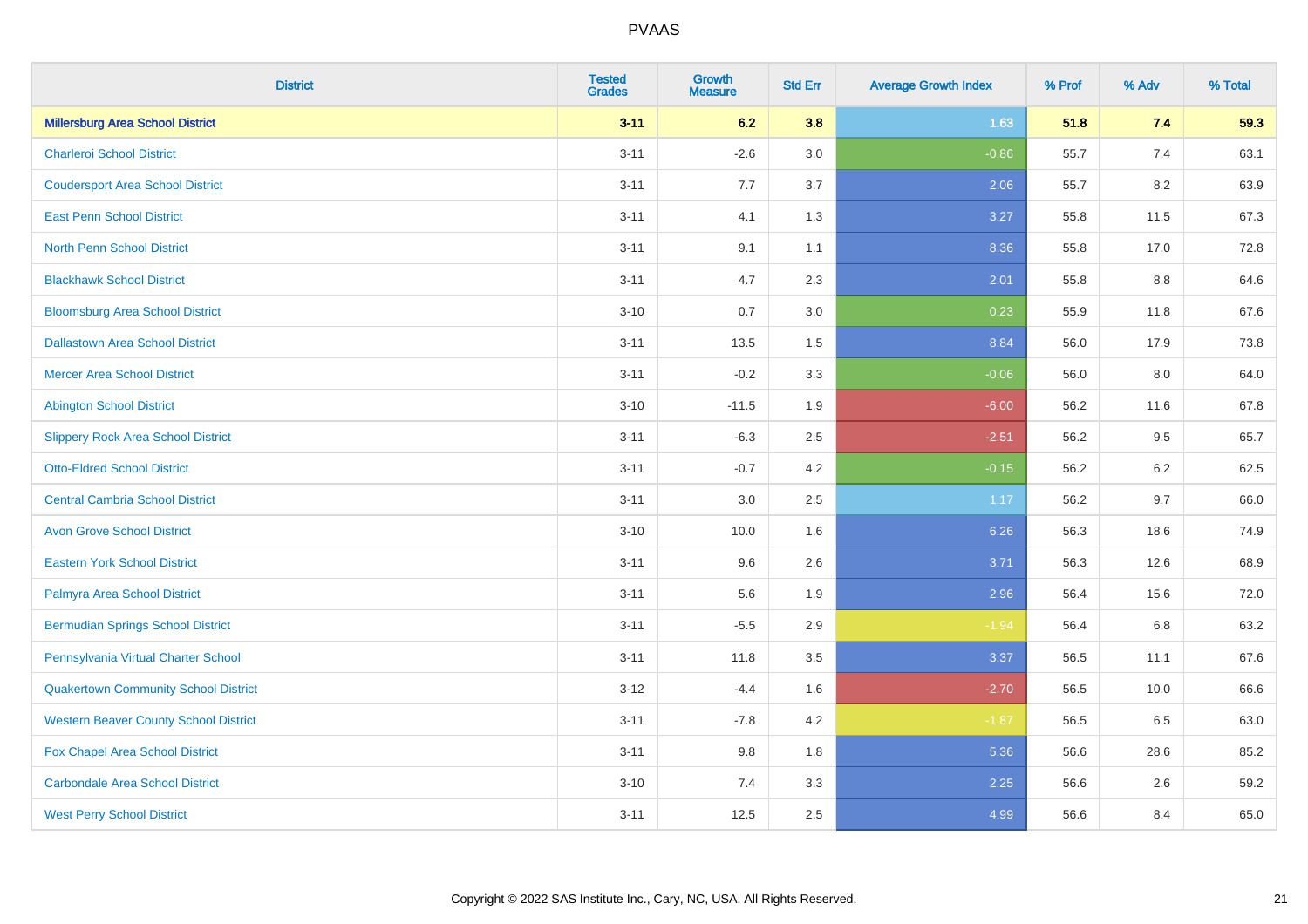| <b>District</b>                               | <b>Tested</b><br><b>Grades</b> | <b>Growth</b><br><b>Measure</b> | <b>Std Err</b> | <b>Average Growth Index</b> | % Prof | % Adv   | % Total |
|-----------------------------------------------|--------------------------------|---------------------------------|----------------|-----------------------------|--------|---------|---------|
| <b>Millersburg Area School District</b>       | $3 - 11$                       | 6.2                             | 3.8            | 1.63                        | 51.8   | 7.4     | 59.3    |
| 21st Century Cyber Charter School             | $6 - 12$                       | 5.7                             | 2.3            | 2.50                        | 56.7   | $8.3\,$ | 65.0    |
| <b>Southmoreland School District</b>          | $3 - 11$                       | $-8.3$                          | 3.6            | $-2.32$                     | 56.8   | 7.2     | 64.0    |
| Selinsgrove Area School District              | $3 - 12$                       | 8.3                             | 2.3            | 3.54                        | 56.8   | 10.0    | 66.8    |
| <b>Clarion-Limestone Area School District</b> | $3 - 12$                       | $-2.5$                          | 4.1            | $-0.60$                     | 56.8   | 6.8     | 63.6    |
| <b>Central Valley School District</b>         | $3 - 10$                       | 4.8                             | 2.4            | 1.98                        | 56.9   | 9.0     | 65.9    |
| Owen J Roberts School District                | $3 - 11$                       | $-12.3$                         | 1.6            | $-7.61$                     | 57.0   | 11.9    | 69.0    |
| <b>Lewisburg Area School District</b>         | $3 - 11$                       | $-2.7$                          | 2.6            | $-1.03$                     | 57.0   | 18.5    | 75.6    |
| Saint Marys Area School District              | $3 - 11$                       | 7.8                             | 2.6            | 3.04                        | 57.0   | 8.2     | 65.2    |
| <b>Hollidaysburg Area School District</b>     | $3 - 11$                       | 6.0                             | 2.1            | 2.88                        | 57.1   | 12.3    | 69.4    |
| Mechanicsburg Area School District            | $3 - 11$                       | 5.9                             | 1.8            | 3.29                        | 57.2   | 13.7    | 70.9    |
| <b>Seneca Valley School District</b>          | $3 - 11$                       | $-1.4$                          | 1.4            | $-0.99$                     | 57.2   | 11.4    | 68.6    |
| <b>Fairview School District</b>               | $3 - 11$                       | 3.4                             | 2.6            | 1.32                        | 57.2   | 17.6    | 74.8    |
| <b>Pleasant Valley School District</b>        | $3 - 11$                       | 3.1                             | 2.0            | 1.57                        | 57.2   | 5.5     | 62.8    |
| <b>Danville Area School District</b>          | $3 - 11$                       | 0.4                             | 2.6            | 0.15                        | 57.4   | 18.4    | 75.7    |
| <b>Northern York County School District</b>   | $3 - 11$                       | 15.6                            | 2.0            | 7.98                        | 57.4   | 11.5    | 68.8    |
| <b>Kiski Area School District</b>             | $3 - 11$                       | $-3.7$                          | 2.0            | $-1.86$                     | 57.4   | 10.4    | 67.8    |
| <b>Crestwood School District</b>              | $3 - 11$                       | $-0.4$                          | 2.4            | $-0.17$                     | 57.4   | 17.0    | 74.4    |
| <b>Beaver Area School District</b>            | $3 - 10$                       | 4.7                             | 2.4            | 1.94                        | 57.4   | 16.8    | 74.2    |
| <b>Palmerton Area School District</b>         | $3 - 11$                       | $-1.2$                          | 3.0            | $-0.39$                     | 57.4   | 5.0     | 62.4    |
| <b>Hermitage School District</b>              | $3 - 12$                       | 3.8                             | 2.4            | 1.60                        | 57.5   | 9.3     | 66.8    |
| <b>Freeport Area School District</b>          | $3 - 10$                       | 9.7                             | 2.5            | 3.91                        | 57.5   | 17.8    | 75.3    |
| <b>Marple Newtown School District</b>         | $3 - 11$                       | 2.0                             | 2.4            | 0.81                        | 57.6   | 12.8    | 70.4    |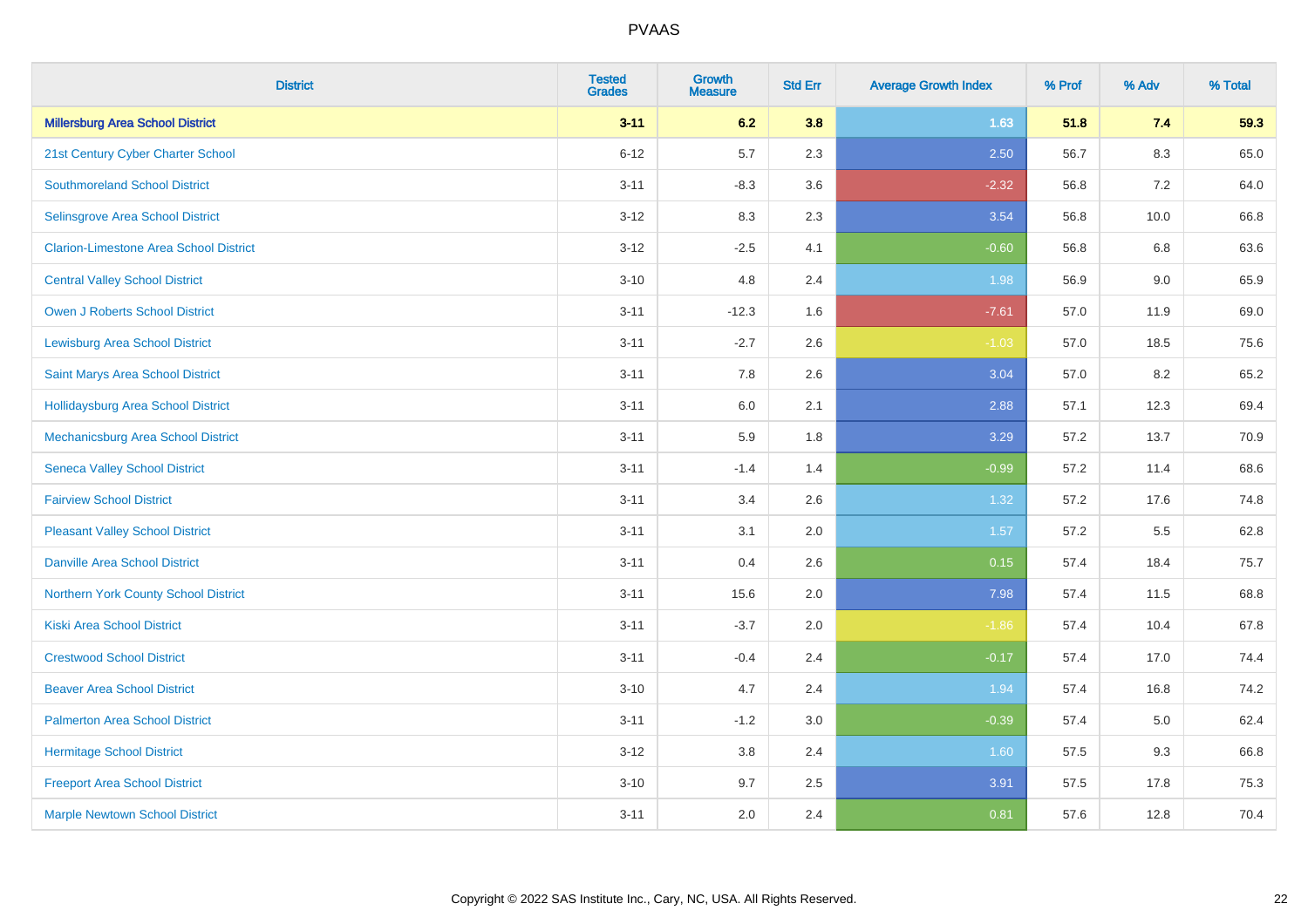| <b>District</b>                                | <b>Tested</b><br><b>Grades</b> | <b>Growth</b><br><b>Measure</b> | <b>Std Err</b> | <b>Average Growth Index</b> | % Prof | % Adv   | % Total |
|------------------------------------------------|--------------------------------|---------------------------------|----------------|-----------------------------|--------|---------|---------|
| <b>Millersburg Area School District</b>        | $3 - 11$                       | 6.2                             | 3.8            | 1.63                        | 51.8   | 7.4     | 59.3    |
| <b>Southeastern Greene School District</b>     | $3 - 10$                       | 3.3                             | 4.6            | 0.72                        | 57.6   | 6.1     | 63.6    |
| <b>Mcguffey School District</b>                | $3 - 11$                       | 2.1                             | 2.6            | 0.81                        | 57.7   | 3.1     | 60.8    |
| <b>Upper Perkiomen School District</b>         | $3 - 11$                       | 22.1                            | 2.1            | 10.74                       | 57.7   | 13.2    | 70.9    |
| <b>Mountain View School District</b>           | $3 - 11$                       | 20.9                            | 3.5            | 5.91                        | 57.8   | 20.3    | 78.1    |
| <b>Fairfield Area School District</b>          | $3 - 11$                       | $-5.6$                          | 3.4            | $-1.66$                     | 57.9   | 4.0     | 61.8    |
| <b>Riverview School District</b>               | $3 - 11$                       | $-4.6$                          | $3.8\,$        | $-1.20$                     | 57.9   | 15.8    | 73.7    |
| <b>Upper Moreland Township School District</b> | $3 - 11$                       | $-5.0$                          | 2.2            | $-2.31$                     | 57.9   | 4.0     | 61.9    |
| <b>Mars Area School District</b>               | $3 - 10$                       | 5.7                             | 2.1            | 2.75                        | 57.9   | 18.2    | 76.1    |
| <b>Midd-West School District</b>               | $3 - 11$                       | 10.3                            | 2.7            | 3.80                        | 58.0   | 13.4    | 71.4    |
| <b>State College Area School District</b>      | $3 - 11$                       | 20.5                            | 1.4            | 14.33                       | 58.0   | 25.9    | 84.0    |
| <b>Parkland School District</b>                | $3 - 11$                       | 5.3                             | 1.2            | 4.30                        | 58.0   | 22.3    | 80.4    |
| <b>Hempfield School District</b>               | $3 - 11$                       | 0.1                             | 1.4            | 0.08                        | 58.2   | 9.9     | 68.2    |
| <b>Abington Heights School District</b>        | $3 - 11$                       | 13.5                            | 2.2            | 6.27                        | 58.3   | 16.2    | 74.5    |
| <b>Wissahickon School District</b>             | $3 - 10$                       | 12.5                            | 1.8            | 6.85                        | 58.3   | 22.4    | 80.7    |
| <b>Commodore Perry School District</b>         | $3 - 11$                       | 3.2                             | 5.5            | 0.58                        | 58.3   | $0.0\,$ | 58.3    |
| <b>Hopewell Area School District</b>           | $3 - 11$                       | 2.6                             | 2.7            | 0.97                        | 58.4   | 4.0     | 62.4    |
| <b>Norwin School District</b>                  | $3 - 11$                       | 18.0                            | 1.7            | 10.37                       | 58.5   | 27.0    | 85.4    |
| <b>Burrell School District</b>                 | $3 - 11$                       | 4.5                             | 3.1            | 1.48                        | 58.5   | 13.8    | 72.3    |
| <b>Baldwin-Whitehall School District</b>       | $3 - 11$                       | 1.8                             | 1.9            | 0.94                        | 58.6   | 8.6     | 67.1    |
| Moon Area School District                      | $3 - 11$                       | 8.2                             | 1.9            | 4.25                        | 58.7   | 18.5    | 77.2    |
| <b>Neshaminy School District</b>               | $3 - 11$                       | 4.0                             | 1.3            | 3.02                        | 58.7   | 9.5     | 68.2    |
| <b>Canon-Mcmillan School District</b>          | $3 - 11$                       | $-0.8$                          | 1.6            | $-0.50$                     | 58.7   | 15.9    | 74.6    |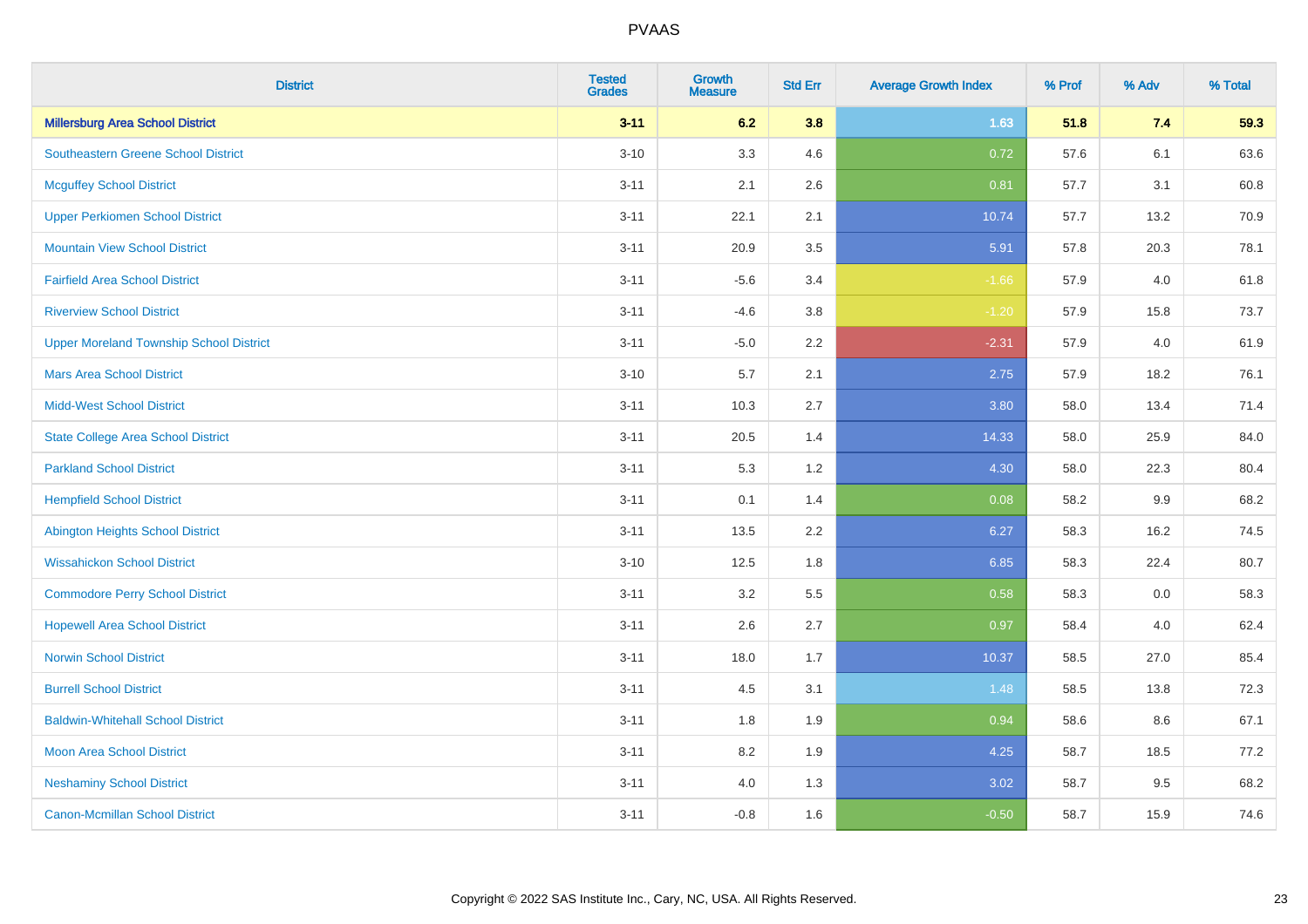| <b>District</b>                                    | <b>Tested</b><br><b>Grades</b> | <b>Growth</b><br><b>Measure</b> | <b>Std Err</b> | <b>Average Growth Index</b> | % Prof | % Adv | % Total |
|----------------------------------------------------|--------------------------------|---------------------------------|----------------|-----------------------------|--------|-------|---------|
| <b>Millersburg Area School District</b>            | $3 - 11$                       | 6.2                             | 3.8            | 1.63                        | 51.8   | 7.4   | 59.3    |
| <b>Avon Grove Charter School</b>                   | $3 - 11$                       | 9.0                             | 2.9            | 3.13                        | 58.8   | 16.7  | 75.5    |
| <b>North Hills School District</b>                 | $3 - 11$                       | $-1.8$                          | 1.8            | $-0.96$                     | 59.1   | 14.1  | 73.2    |
| <b>School Lane Charter School</b>                  | $3 - 11$                       | 12.4                            | 3.6            | 3.43                        | 59.1   | 9.8   | 68.9    |
| <b>Ligonier Valley School District</b>             | $3 - 11$                       | 4.2                             | 3.1            | 1.34                        | 59.1   | 10.3  | 69.5    |
| Nazareth Area School District                      | $3 - 11$                       | $-4.7$                          | 1.7            | $-2.82$                     | 59.2   | 9.9   | 69.0    |
| <b>Westinghouse Arts Academy Charter School</b>    | $9 - 10$                       | $-0.7$                          | 3.6            | $-0.19$                     | 59.2   | 8.4   | 67.6    |
| <b>Upper Merion Area School District</b>           | $3 - 11$                       | 15.3                            | 2.0            | 7.62                        | 59.3   | 19.3  | 78.6    |
| Capital Area School for the Arts Charter School    | $9 - 11$                       | 5.8                             | 4.1            | 1.39                        | 59.3   | 18.6  | 78.0    |
| North Allegheny School District                    | $3 - 11$                       | 17.4                            | 1.3            | 13.52                       | 59.5   | 28.1  | 87.6    |
| <b>Lincoln Park Performing Arts Charter School</b> | $7 - 11$                       | 3.6                             | 2.5            | 1.42                        | 59.6   | 14.7  | 74.3    |
| <b>Chartiers-Houston School District</b>           | $3 - 10$                       | $-8.6$                          | 3.5            | $-2.41$                     | 59.7   | 4.5   | 64.2    |
| <b>Avonworth School District</b>                   | $3 - 10$                       | $-12.6$                         | 3.1            | $-4.01$                     | 59.8   | 4.6   | 64.4    |
| <b>Peters Township School District</b>             | $3 - 11$                       | 5.0                             | 1.8            | 2.76                        | 59.8   | 26.1  | 85.9    |
| <b>Phoenixville Area School District</b>           | $3 - 11$                       | $-1.7$                          | 2.1            | $-0.83$                     | 59.9   | 10.6  | 70.5    |
| <b>Derry Area School District</b>                  | $3 - 11$                       | 13.2                            | 2.8            | 4.69                        | 60.0   | 12.5  | 72.5    |
| <b>Downingtown Area School District</b>            | $3 - 11$                       | 12.1                            | 1.1            | 10.67                       | 60.0   | 23.5  | 83.6    |
| <b>Pennsbury School District</b>                   | $3 - 11$                       | 11.7                            | 1.5            | 7.90                        | 60.1   | 21.3  | 81.3    |
| <b>South Western School District</b>               | $3 - 12$                       | 3.9                             | 1.9            | 2.08                        | 60.2   | 8.1   | 68.3    |
| <b>Colonial School District</b>                    | $3 - 11$                       | 14.0                            | 1.7            | 8.21                        | 60.2   | 19.6  | 79.8    |
| <b>Conestoga Valley School District</b>            | $3 - 11$                       | 8.7                             | 1.8            | 4.69                        | 60.3   | 13.5  | 73.8    |
| <b>United School District</b>                      | $3 - 11$                       | 2.1                             | 3.4            | 0.63                        | 60.3   | 6.6   | 66.9    |
| <b>Lakeview School District</b>                    | $3 - 11$                       | $-0.9$                          | 3.7            | $-0.24$                     | 60.3   | 3.2   | 63.5    |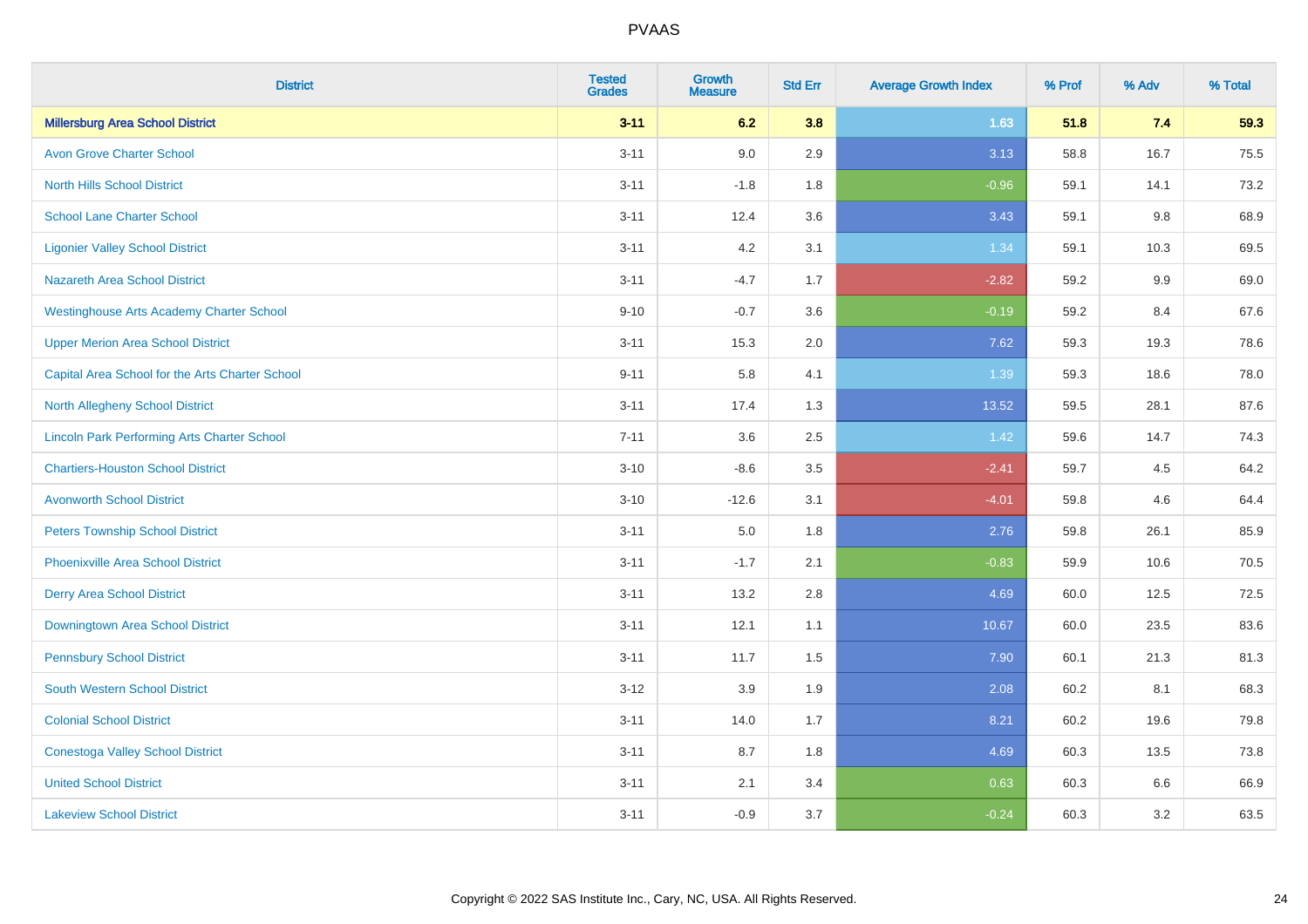| <b>District</b>                          | <b>Tested</b><br><b>Grades</b> | <b>Growth</b><br><b>Measure</b> | <b>Std Err</b> | <b>Average Growth Index</b> | % Prof | % Adv   | % Total |
|------------------------------------------|--------------------------------|---------------------------------|----------------|-----------------------------|--------|---------|---------|
| <b>Millersburg Area School District</b>  | $3 - 11$                       | 6.2                             | 3.8            | 1.63                        | 51.8   | 7.4     | 59.3    |
| <b>Tyrone Area School District</b>       | $3 - 12$                       | 19.7                            | 2.5            | 7.87                        | 60.4   | 16.7    | 77.1    |
| <b>Everett Area School District</b>      | $3 - 11$                       | 5.0                             | 3.4            | 1.47                        | 60.5   | 1.3     | 61.8    |
| <b>Donegal School District</b>           | $3-12$                         | 3.1                             | 2.4            | 1.29                        | 60.6   | 9.1     | 69.7    |
| <b>Pine-Richland School District</b>     | $3 - 11$                       | 11.5                            | 1.8            | 6.31                        | 60.6   | 24.4    | 85.0    |
| <b>Cumberland Valley School District</b> | $3 - 12$                       | 18.5                            | 1.3            | 14.64                       | 60.7   | 23.4    | 84.1    |
| East Pennsboro Area School District      | $3 - 11$                       | $-4.2$                          | 2.5            | $-1.71$                     | 60.8   | 8.5     | 69.3    |
| <b>Upper Dublin School District</b>      | $3 - 12$                       | 15.4                            | 1.8            | 8.53                        | 60.8   | 24.8    | 85.6    |
| Spring-Ford Area School District         | $3 - 11$                       | 6.0                             | 1.3            | 4.46                        | 60.8   | 16.5    | 77.4    |
| <b>Springfield School District</b>       | $3 - 11$                       | 13.8                            | 1.7            | 7.99                        | 60.9   | 21.5    | 82.4    |
| <b>New Brighton Area School District</b> | $3 - 11$                       | 4.6                             | 3.1            | 1.47                        | 60.9   | 5.8     | 66.7    |
| South Fayette Township School District   | $3 - 11$                       | 1.7                             | 2.0            | 0.88                        | 61.0   | 26.5    | 87.6    |
| <b>Montour School District</b>           | $3 - 11$                       | $-1.8$                          | 2.1            | $-0.88$                     | 61.4   | 15.1    | 76.5    |
| <b>Deer Lakes School District</b>        | $3 - 11$                       | 17.0                            | 2.7            | 6.32                        | 61.5   | 16.4    | 77.9    |
| Penn Cambria School District             | $3 - 11$                       | $-0.0$                          | 2.7            | $-0.01$                     | 61.5   | 7.7     | 69.2    |
| <b>Union Area School District</b>        | $3 - 11$                       | 1.9                             | 4.3            | 0.44                        | 61.5   | $0.0\,$ | 61.5    |
| <b>Halifax Area School District</b>      | $3 - 11$                       | 4.7                             | 3.9            | 1.22                        | 61.5   | 9.6     | 71.2    |
| <b>Souderton Area School District</b>    | $3 - 11$                       | 12.4                            | 1.5            | 8.28                        | 61.7   | 15.2    | 76.9    |
| <b>Upper Saint Clair School District</b> | $3 - 11$                       | 18.5                            | 1.7            | 10.65                       | 61.8   | 30.1    | 91.9    |
| Mt Lebanon School District               | $3 - 11$                       | $-1.0$                          | 1.5            | $-0.70$                     | 61.9   | 24.0    | 85.9    |
| <b>Richland School District</b>          | $3 - 11$                       | 6.7                             | 2.9            | 2.33                        | 62.2   | 19.2    | 81.4    |
| <b>General Mclane School District</b>    | $3 - 11$                       | 3.1                             | 2.9            | 1.07                        | 62.3   | 4.9     | 67.2    |
| <b>Penn-Trafford School District</b>     | $3 - 11$                       | 13.4                            | 1.7            | 7.87                        | 62.3   | 21.9    | 84.2    |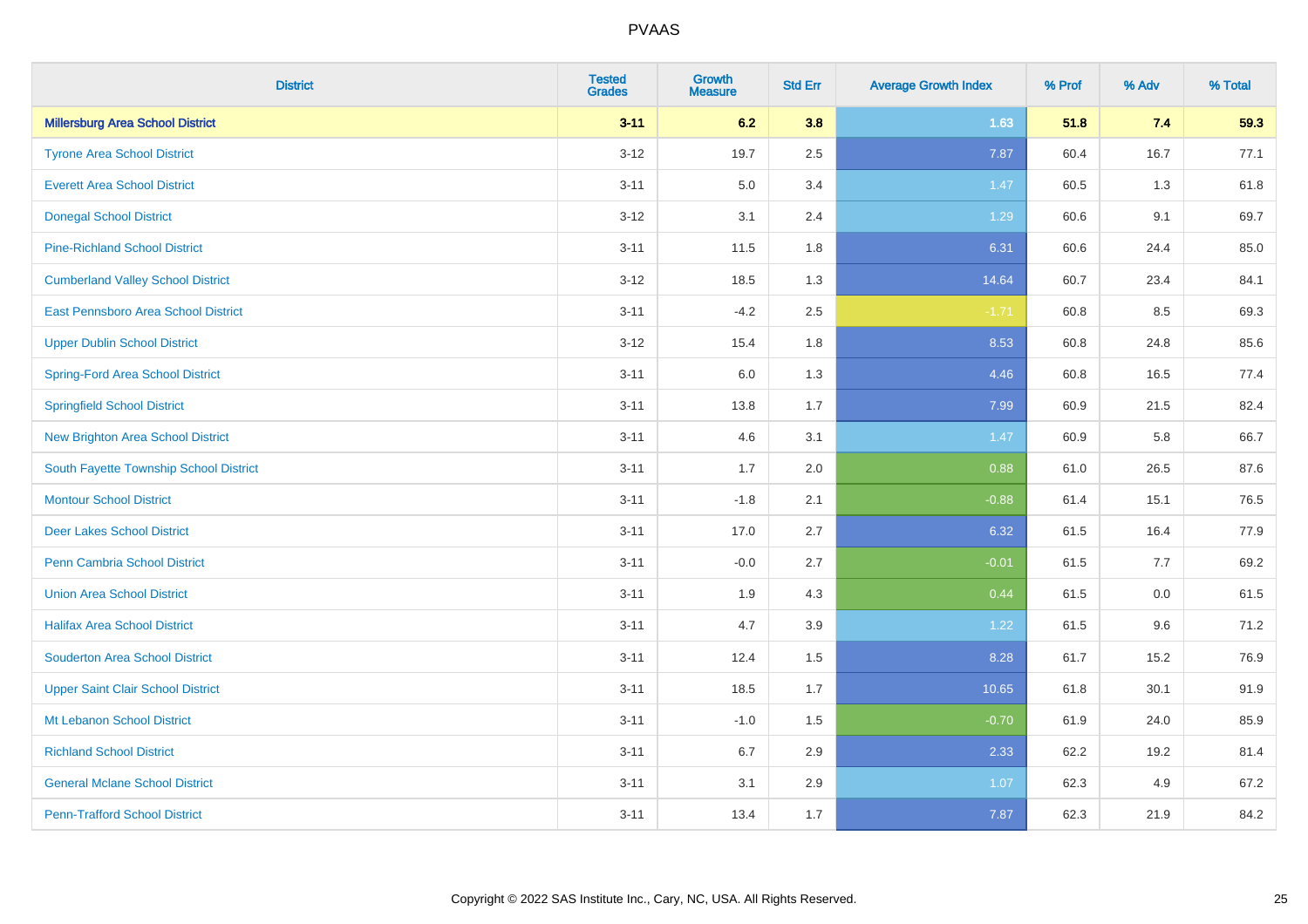| <b>District</b>                                | <b>Tested</b><br><b>Grades</b> | <b>Growth</b><br><b>Measure</b> | <b>Std Err</b> | <b>Average Growth Index</b> | % Prof | % Adv | % Total |
|------------------------------------------------|--------------------------------|---------------------------------|----------------|-----------------------------|--------|-------|---------|
| <b>Millersburg Area School District</b>        | $3 - 11$                       | 6.2                             | 3.8            | 1.63                        | 51.8   | 7.4   | 59.3    |
| Lehigh Valley Charter High School For The Arts | $9 - 10$                       | 7.3                             | 2.6            | 2.82                        | 62.3   | 18.2  | 80.5    |
| <b>Neshannock Township School District</b>     | $3 - 10$                       | $-9.7$                          | 2.9            | $-3.34$                     | 62.4   | 5.6   | 67.9    |
| <b>Uniontown Area School District</b>          | $3 - 11$                       | 6.0                             | 3.2            | 1.87                        | 62.4   | 5.9   | 68.2    |
| <b>Greencastle-Antrim School District</b>      | $3 - 11$                       | $-3.0$                          | 2.2            | $-1.36$                     | 62.4   | 9.9   | 72.3    |
| <b>Methacton School District</b>               | $3 - 11$                       | 2.5                             | 1.7            | 1.43                        | 62.5   | 16.4  | 79.0    |
| <b>North East School District</b>              | $3 - 11$                       | $-9.3$                          | 3.1            | $-3.02$                     | 62.6   | 14.4  | 77.0    |
| <b>Springfield Township School District</b>    | $3 - 11$                       | $-18.9$                         | 3.2            | $-5.88$                     | 62.6   | 3.6   | 66.3    |
| <b>Lower Moreland Township School District</b> | $3 - 11$                       | 2.0                             | 2.2            | 0.95                        | 62.8   | 17.0  | 79.8    |
| <b>Council Rock School District</b>            | $3 - 11$                       | 8.9                             | 1.2            | 7.65                        | 62.8   | 16.6  | 79.4    |
| <b>Central Bucks School District</b>           | $3 - 11$                       | 1.6                             | 0.9            | 1.66                        | 63.0   | 16.8  | 79.8    |
| <b>West Allegheny School District</b>          | $3 - 12$                       | 4.0                             | 2.1            | 1.96                        | 63.1   | 15.7  | 78.8    |
| <b>Belmont Charter School</b>                  | $3 - 10$                       | 16.0                            | 6.5            | 2.45                        | 64.3   | 0.0   | 64.3    |
| <b>Wallingford-Swarthmore School District</b>  | $3 - 10$                       | 0.9                             | 2.4            | 0.38                        | 64.4   | 22.7  | 87.1    |
| <b>Jamestown Area School District</b>          | $3 - 11$                       | 13.5                            | 4.2            | 3.19                        | 64.4   | 13.3  | 77.8    |
| <b>Shanksville-Stonycreek School District</b>  | $3 - 10$                       | 7.0                             | 5.9            | 1.20                        | 64.7   | 17.6  | 82.4    |
| <b>Radnor Township School District</b>         | $3 - 12$                       | 1.0                             | 2.1            | 0.50                        | 65.0   | 23.2  | 88.2    |
| <b>Bethel Park School District</b>             | $3 - 11$                       | 5.6                             | 1.8            | 3.18                        | 65.3   | 18.6  | 83.9    |
| Southern Lehigh School District                | $3 - 11$                       | $-0.4$                          | 2.3            | $-0.17$                     | 66.1   | 11.9  | 78.0    |
| <b>Sullivan County School District</b>         | $3 - 10$                       | $-4.0$                          | 4.4            | $-0.90$                     | 66.7   | 2.6   | 69.2    |
| <b>Franklin Regional School District</b>       | $3 - 11$                       | 2.0                             | 1.9            | 1.02                        | 66.7   | 15.5  | 82.1    |
| <b>West Chester Area School District</b>       | $3 - 11$                       | 12.6                            | 1.2            | 10.38                       | 66.8   | 20.2  | 87.0    |
| <b>Garnet Valley School District</b>           | $3 - 10$                       | 10.9                            | 1.7            | 6.53                        | 67.1   | 19.0  | 86.1    |